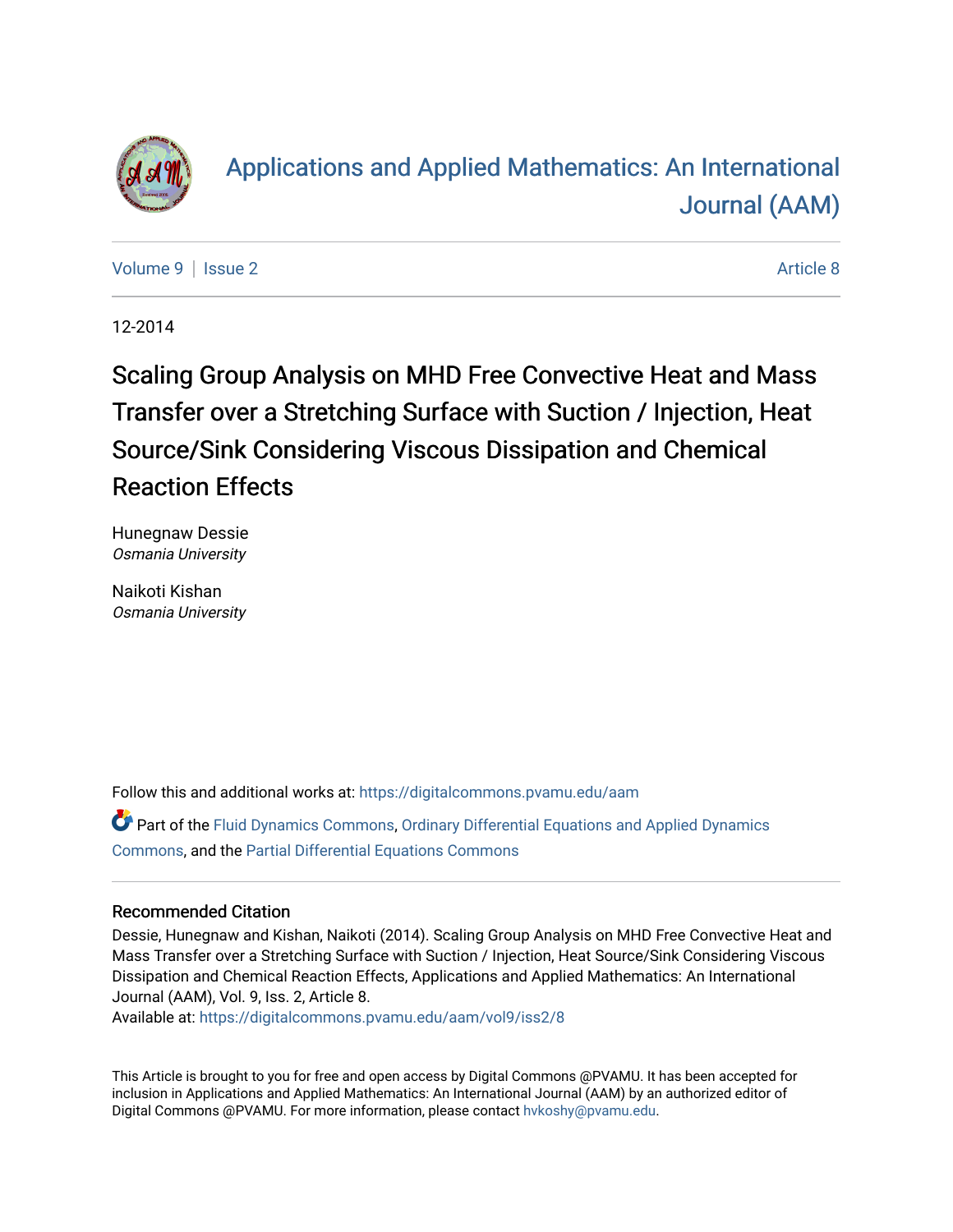

Available at <http://pvamu.edu/aam> Appl. Appl. Math. **ISSN: 1932-9466** **Applications and Applied Mathematics:**  An International Journal **(AAM)**

**Vol. 9, Issue 2 (December 2014), pp. 553 -572**

# **Scaling Group Analysis on MHD Free Convective Heat and Mass Transfer over a Stretching Surface with Suction / Injection, Heat Source/Sink Considering Viscous Dissipation and Chemical Reaction Effects**

### **Hunegnaw Dessie and Naikoti Kishan**

 Department of Mathematics Osmania University Hyderabad 500007 Andhra Pradesh, India [hunegnawd@yahoo.com](mailto:hunegnawd@yahoo.com); [kishan\\_n@rediffmail.com](mailto:kishan_n@rediffmail.com)

Received: June 10, 2014; Accepted: October 20, 2014

## **Abstract**

This paper concerns with scaling group analysis on MHD free convective heat and mass transfer over stretching surface considering effects of thermal-diffusion and diffusion-thermo with suction /injection, heat source/sink and chemical reaction by taking into account viscous dissipation. Scaling group transformations are used to convert the partial differential equations of governing equations into ordinary differential equation and are solved numerically by Keller Box Method. Numerical results obtained for different parameters are drawn graphically and their effects on velocity, temperature and concentration profiles are discussed and shown graphically. Skin-friction coefficient, Nusselt number and Sherwood number are presented in table. It is noted that the skin-friction coefficient and mass transfer gradient decrease with the increase of Prandtl number but the temperature gradient increases. The effect of Eckert number and heat source parameter increases the skin-friction coefficient and the mass transfer gradient but decreases the temperature gradient.

**Keywords**: MHD, Lie group transformations; Heat and Mass transfer; Dufour and Soret effects; Keller Box method

**MSC2010 No.**: 34B15, 35 Q35, 76M20, 76R10, 76W05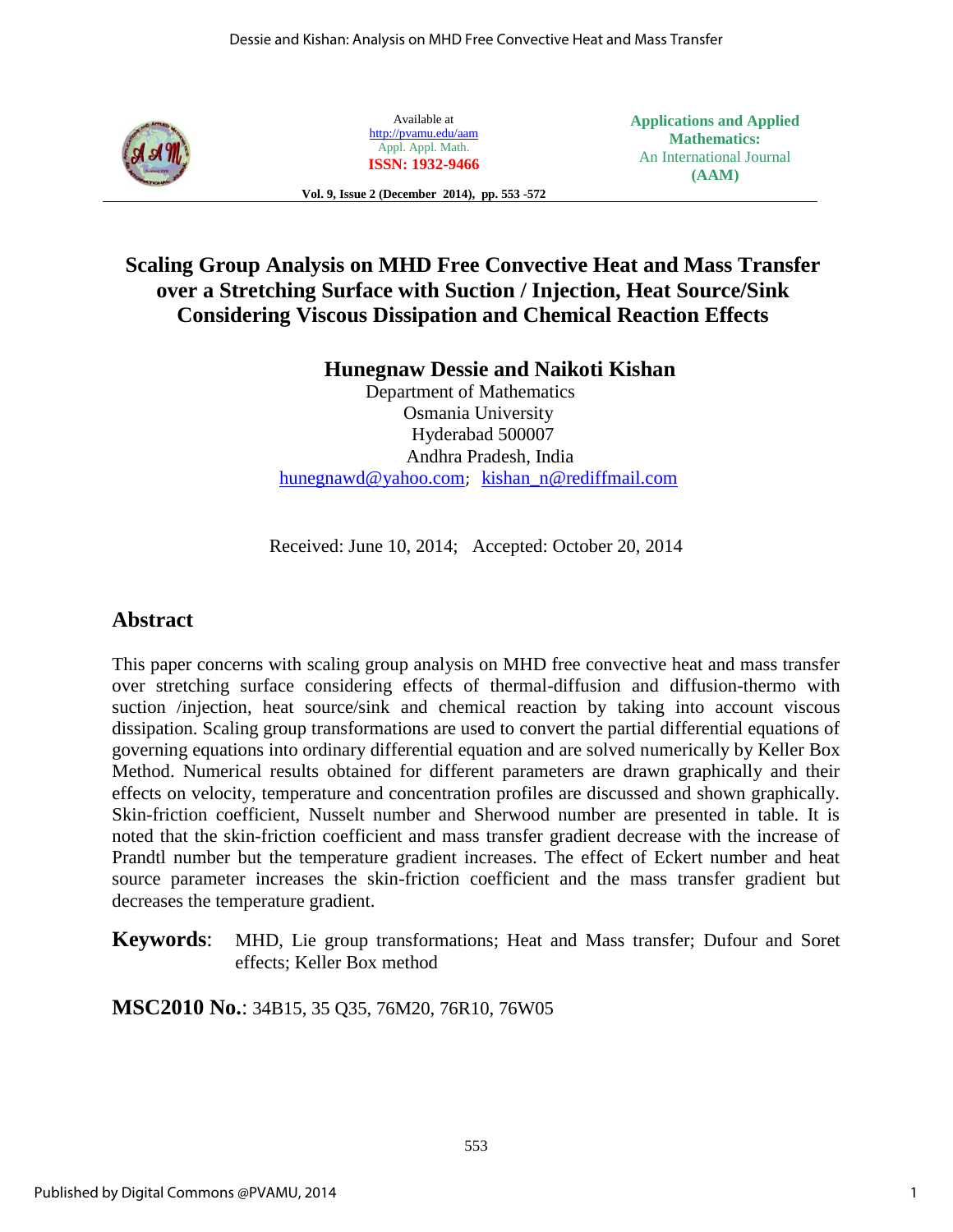# **1. Introduction**

Flow of an incompressible viscous fluid over a stretching surface is a classical problem in fluid dynamics and important in various process. It is used to create polymers of fixed crosssectional profiles, cooling of metallic and glass plates. Aerodynamics shaping of plastic sheet by forcing through die and boundary layer along a liquid film in condensation processes are among the other areas of applications. The production of sheeting material, which includes both metal and polymer sheets arises in a number of industrial manufacturing processes. First of all, Sakiadis (1961) investigated the boundary layer behavior on stretching surfaces and presented numerical solution for the sheet having constant speed. Extension to this problem where velocity is proportional to the distance from the slit was given by Crane (1970). Flow and heat transfer in the boundary layer on stretching surface was studied by Tsou et al. (1967). Fox et al. (1969) presented different methods analytical or numerical for solving problems of stretching sheet with suction and injection. The three dimensional flow past a stretching sheet by extended optimal homotopy asymptotic method is studied by Ullah et al. (2014). Heat and mass transfer on stretched surface with suction and injection was introduced by Erickson et al. (1966). Gupta and Gupta (1966) studied the same problem for linearly stretching sheet. Manjulatha et al. (2014) investigated effects of radiation absorption and mass transfer on the free convective flow passed a vertical flat plate through a porous medium in an aligned magnetic field. Heat transfer past a moving continuous plate with variable temperature was studied by Soundalgekar and Murty (1980), and Grubka and Bobba (1985).

Ali (1966) presented similarity solutions for stretched surface with suction and injection. Radiation effects on MHD stagnation point flow of nanofluid towards a stretching surface with convective boundary condition are investigated by NoreenSher et al. (2013). Gupta (1966) studied laminar free convection flow of an electrically conducting fluid from a vertical plate with uniform surface heat flux and variable wall temperature in the presence of a magnetic field. Effects of chemical reaction and radiation absorption on MHD flow of dusty viscoelastic fluid are studied by Prakash et al. (2014). Gorela and Abboud (1998) studied the MHD effect on a vertical stretching surface with suction and blowing. Chiam (1995) has discussed the hydrodynamic flow over a surface stretching with a power law velocity. Makinde et al. (2013) studied buoyancy effects on MHD stagnation point flow and heat transfer of a nanofluid past a convectively heated stretching/ shrinking sheet.

An energy flux can be generated not only due to the temperature gradients but also by composition gradients. The energy flux produced by a composition gradient is referred to as the diffusion thermo (Dufour) effect, whereas mass flux caused by temperature gradients is known as the thermal diffusion (Soret) effect. In general, the diffusion thermo effect and thermal-diffusion effect are of a smaller order of magnitude than the effects described by Fourier's or Fick's law. This is why most of the studies of heat and mass transfer processes, however, considered constant plate temperature and concentration and have neglected the diffusion-thermo and thermal-diffusion terms from the energy and concentration equations respectively. But in some exceptional cases, for instance, in mixture between gases with very light molecular weight ( H2, He) and of medium molecular weight (N2, air) the diffusion-thermo (Dufour) effect and in isotope separation, the thermal-diffusion (Soret)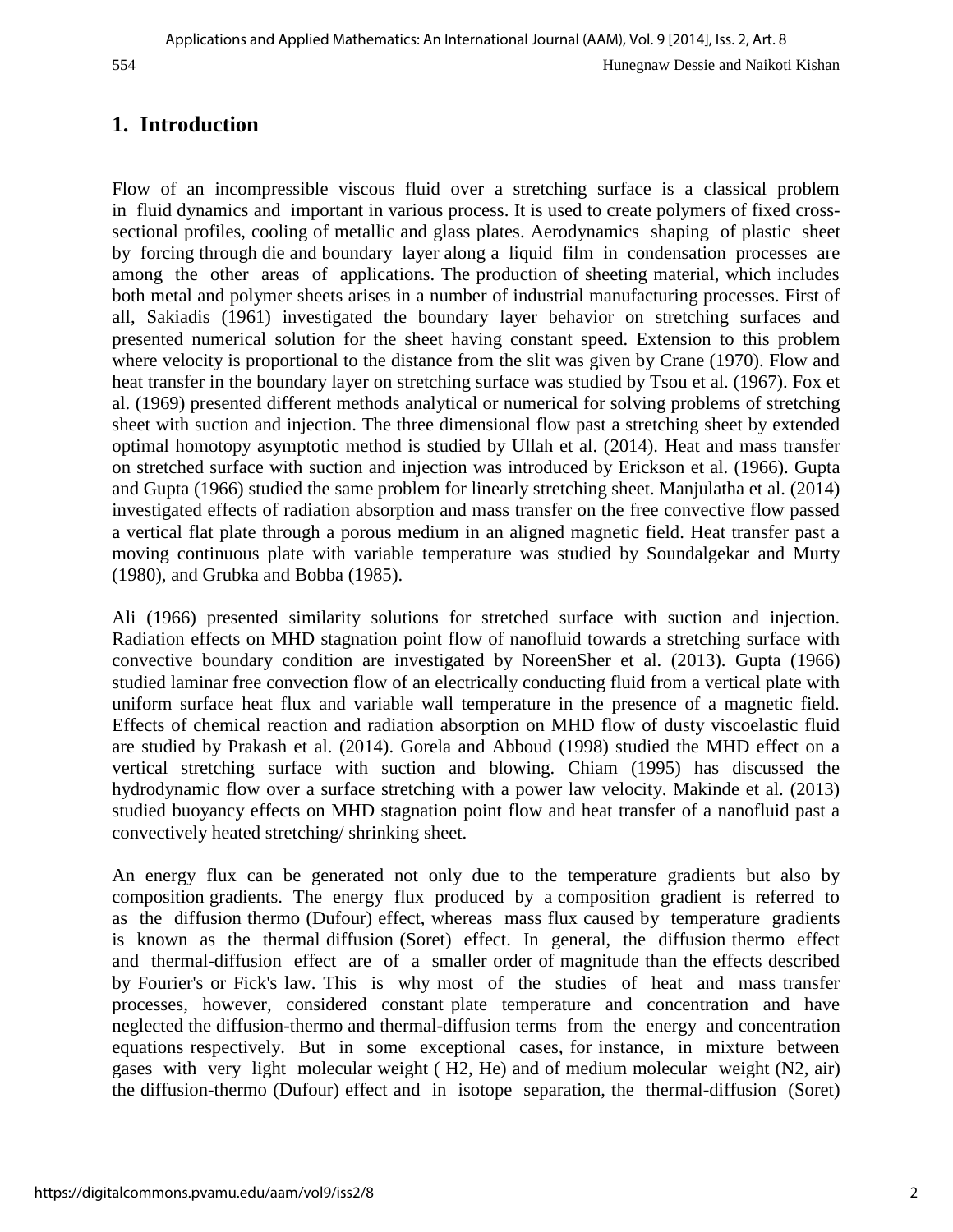effect was found to be of a considerable magnitude such that these effects cannot be ignored. In view of the importance of this diffusion – thermo effect, similarity equations of the momentum energy and concentration equations are derived by introducing a time dependent length scale. In the view of the importance of the above mentioned effects, Dursunkay and Worek (1992) studied diffusion-thermo and thermal-diffusion effects in transient and steady natural convection from a vertical surface, whereas Kafoussias and Williams (1995) studied the same effects on mixed free-forced convective and mass transfer boundary layer flow with temperature dependent viscosity. Anghel et al. (2000) investigated the Dufour and Soret effects on free convection boundary layer over a vertical surface embedded in a porous medium. Poselnico (2004) studied numerically the influence of a magnetic field on heat and mass transfer by natural convection from vertical surfaces in porous media considering Soret and Dufour effects. Alam et al. (2005) studied the effects of Dufour and Soret numbers on unsteady free convection and mass transfer flow past an impulsively started infinite vertical porous flat plate of a viscous incompressible and electrically conducting fluid in the presence of a uniform transverse magnetic field. Alam et al. (2006) studied the effects of Dufour and Soret numbers on steady free-forced convective and mass transfer flow past a semi-infinite vertical flat plate in the presence of a uniform transverse magnetic field. Seddeek (2006) studied the thermal-diffusion and diffusion thermo effects on mixed free forced convective flow and mass transfer over accelerating surface with a heat source in the presence of suction and blowing in the case of variable viscosity.

Viscous dissipation changes the temperature distributions by playing a role like energy source which leads to affect heat transfer rates. The merit of the effect of viscous dissipation depends on whether the sheet is being cooled or heated. Gebhart (1962) has shown the importance of viscous dissipative heat in free convection flow in the case of isothermal and constant heat flux at the plate. Analytical solution for two-phase flow between two rotating cylinders filled with power-law liquid and a micro layer of gas is studied by Mohammed et al. (2014). Gebhartet and Mollendorf (1969) considered the effects of viscous dissipation for external natural convection flow over a surface. Hajmohammed and Nourazar (2014) investigated on the insertion of a thin gas layer in micro cylindrical Couette flows filled with power-law liquids. Soundalgekar and Gakar analyzed viscous dissipative heat on the two-dimensional unsteady free convective flow past an infinite vertical porous plate when the temperature oscillates in time and there is constant suction at the plate. Israel Cookey et al. (2003) investigated the influence of viscous dissipation and radiation on unsteady MHD free convection flow past an infinite heated vertical plate in a porous medium with time dependent suction.

Combined heat and mass transfer flow in the presence of chemically reactive species concentration has bearing on many transport processes present in nature and also in science and engineering applications. In processes such as drying, evaporation, energy transfer in a cooling tower and the flow in a desert cooler, heat and mass transfer occur simultaneously. Free convection processes of involving the combined mechanism are also encountered in many natural processes and industrial applications such as in the curing of plastics, the cleaning and chemical processing of materials, the manufacturing of pulp and insulated cables. Chamkha (2003) studied MHD flow over a uniformly stretched vertical permeable surface subject to a chemical reaction. Afify (2004) analyzed the MHD free convective flow and mass transfer over a stretching sheet with a homogeneous chemical reaction of order  $n$  where  $n$  was taken to be 0, 1,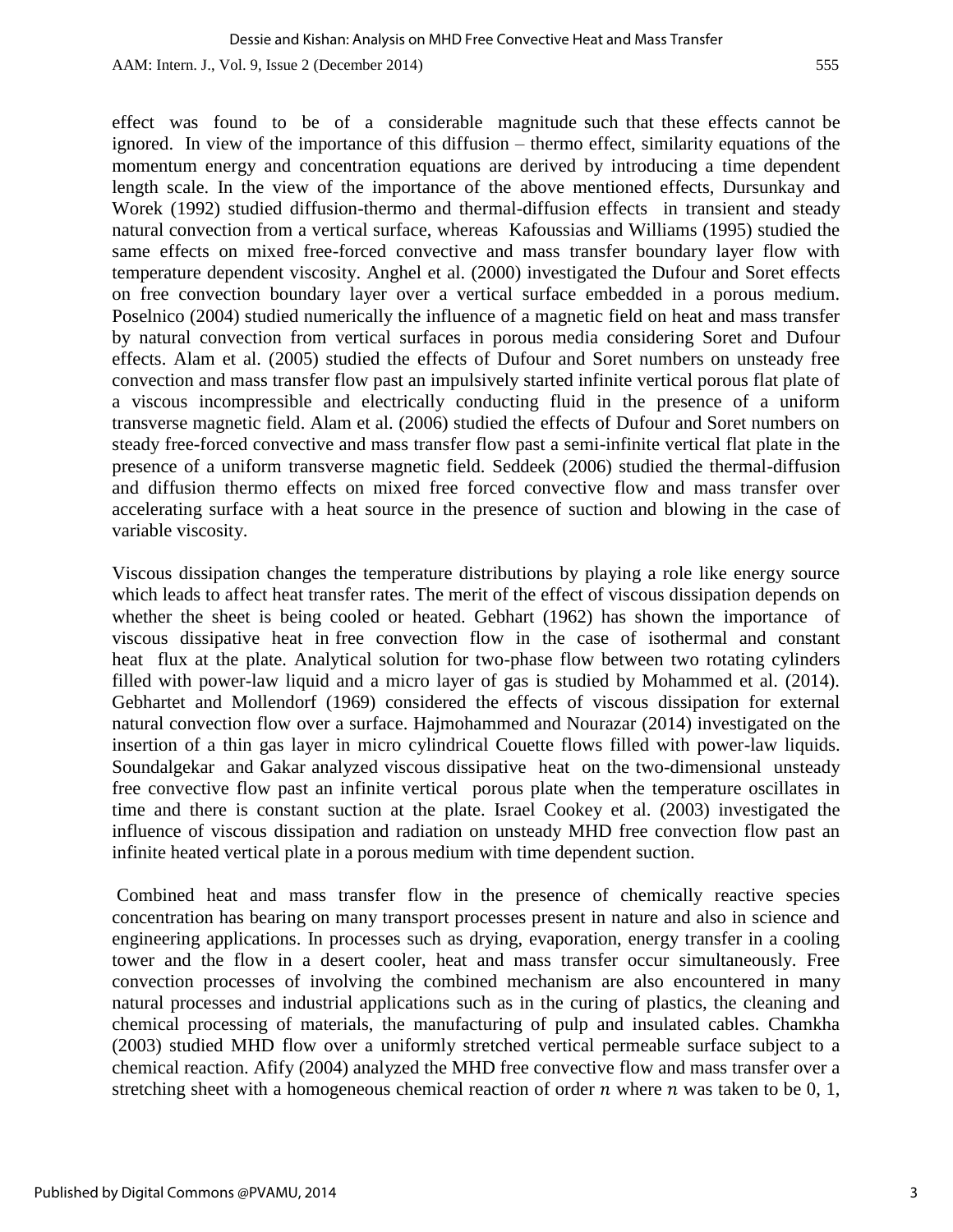2, or 3. The influence of a chemical reaction on heat and mass transfer from vertical surfaces in porous media subject to Soret and Dufour effects was studied by Postelnicu (2007). Kandasamy and Palanimani (2007) studied the effects of a chemical reaction on heat and mass transfer on a magnetohydrodynamic boundary layer flow over a wedge with ohmic heating and viscous dissipation in a porous medium. Pal and Mondal (2011) studied the effects of Soret, Dufour, chemical reaction and thermal radiation on MHD non-Darcy unsteady mixed convective heat and mass transfer.

In this paper, by applying Lie's scaling` group transformations to the study of effects of thermal diffusion and diffusion- thermo on MHD free convective heat and mass transfer over a stretching surface considering suction or injection by taking in to account viscous dissipation, heat source /sink and chemical reaction is analyzed. The system remains invariant due to some relations among the parameters of the transformations. With this transformation, a third order and a second order ordinary differential equations corresponding to momentum and energy equations are derived. These equations are solved with the help of power full, easy to use method called the Keller box method. This method has already been successfully applied to several non-linear problems corresponding to parabolic partial differential equations. As discussed in Keller (1971), the exact Discrete Calculus associated with the Keller box scheme is shown to be fundamentally different from all other mimic (physics capturing) numerical methods. The box-scheme of Keller (1971) is basically a mixed finite volume method, which consists in taking the average of a conservation law and of the associated constitutive law at the level of the same mesh cell. The equations (28)-(30) together with boundary conditions (31) can be also solved by semi-analytical means introduced in recent years such as homotopy, DTM and ADM which is explained very well in the paper Khan et al. (2008) and Ullah et al. (2013 & 2014). The effects of the flow parameters on velocity, temperature and concentration profiles are investigated and analyzed with the help of graphical representation

# **2. Governing equations**

Consider a laminar and stable, steady free convective heat and mass transfer flow of a viscous incompressible electrically conducting fluid past a stretching surface coinciding with plane  $y =$ 0. The non-uniform transverse magnetic field  $B(x)$  is imposed along y-axis and chemical reaction is taking place in the flow. The origin is kept fixed with equal and opposite forces applied along the x-axis which results in stretching of the sheet and hence the flow is generated. The temperature and the concentration of the ambient fluid are  $T_{\infty}$  and  $C_{\infty}$ , and those at the stretching surface are  $T_w(x)$  and  $C_w(x)$ , respectively. In order to get the effect of temperature difference between the surface and the ambient fluid, we consider heat source/sink in the flow region. The induced magnetic field is neglected as the magnetic Reynolds number of the flow is taken very small. It is also assumed that the all body forces except the transverse magnetic forces are negligible. It is also assumed that the pressure gradient and the electrical dissipation are neglected. The fluid properties are assumed to be constant except the density in the buoyancy terms of the linear momentum equation which is approximated according to the Boussinesq's approximation. Under the above assumptions, the boundary layer form of equations can be written a (Dursunkaya and Worek (1992))

$$
\frac{\partial u}{\partial x} + \frac{\partial v}{\partial y} = 0 \tag{1}
$$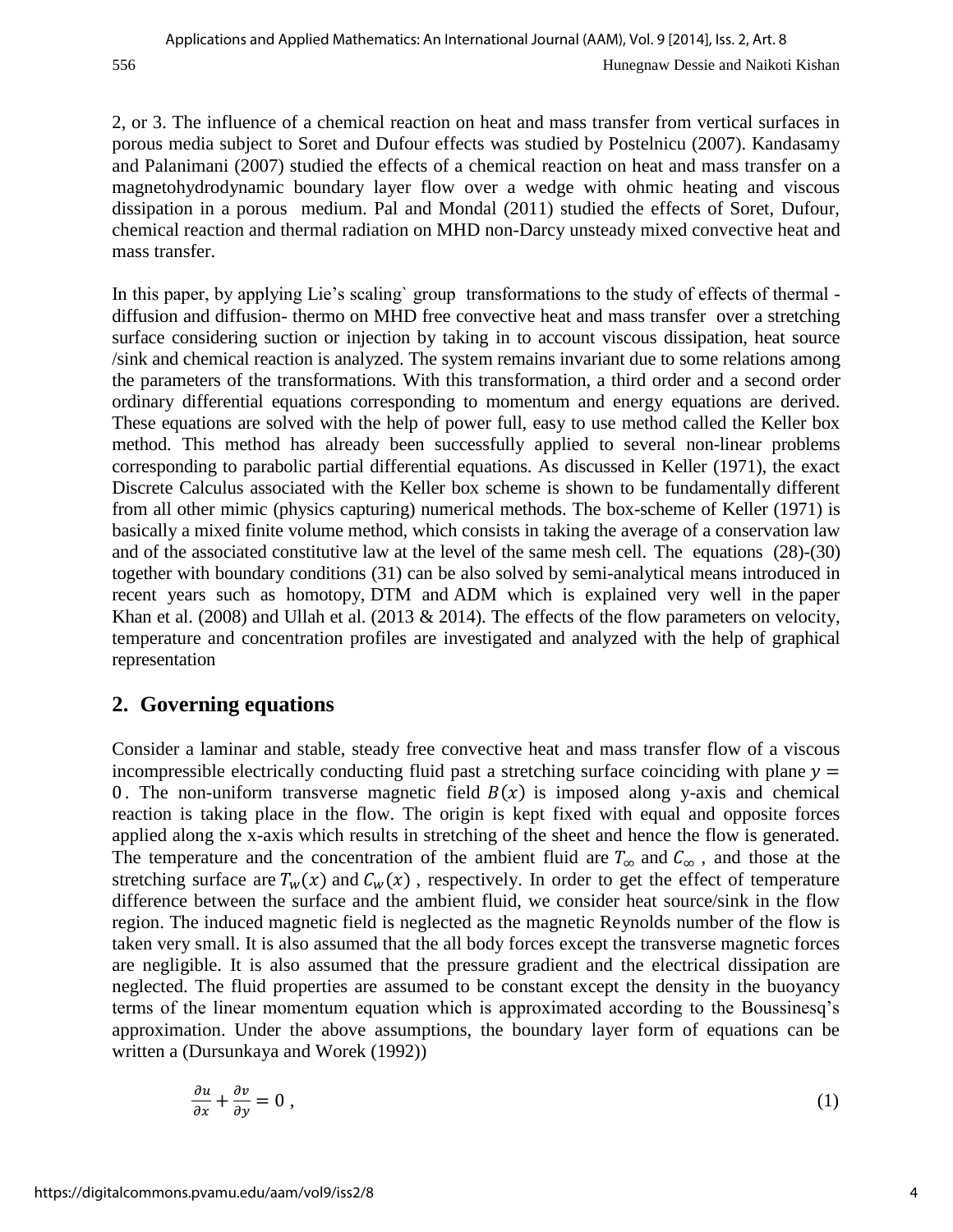$$
u\frac{\partial u}{\partial x} + v\frac{\partial u}{\partial y} = v\frac{\partial^2 u}{\partial y^2} - \frac{\sigma B_0^2(x)}{\rho}u + gB_T(T - T_\infty) + gB_C(C - C_\infty),\tag{2}
$$

$$
u\frac{\partial T}{\partial x} + v\frac{\partial T}{\partial y} = \alpha \frac{\partial^2 T}{\partial y^2} + \frac{D_m k_T}{c_s c_p} \frac{\partial^2 C}{\partial y^2} + \frac{Q_0}{\rho c_p} (T - T_\infty) + \frac{\mu}{\rho c_p} (\frac{\partial u}{\partial y})^2 , \qquad (3)
$$

$$
u\frac{\partial c}{\partial x} + v\frac{\partial c}{\partial y} = D_m \frac{\partial^2 c}{\partial y^2} + \frac{D_m k_T}{T_m} \frac{\partial^2 T}{\partial y^2} - k^* (C - C_\infty) \tag{4}
$$

where u, v are the velocity components in the x and y-directions, respectively, v is the kinematic viscosity,  $\sigma$  is the electrical conductivity,  $\rho$  is the density of the fluid,  $B_T$  is the coefficient of thermal expansion,  $B_c$  is the coefficient of thermal expansion with concentration,  $T_m$  is the mean fluid temperature, T and  $T_m$  are the temperature of the fluid inside the thermal boundary layer and the fluid temperature in the free stream, respectively, while C and  $C_{\infty}$  are the corresponding concentrations,  $D_m$  is the coefficient of mass diffusivity,  $Q_0$  is dimensional heat generation/absorption coefficient,  $\mu$  is dynamic viscosity,  $c_p$  is specific heat capacity at constant pressure,  $k^*$  is dimensional chemical reaction coefficient,  $B(x) = B_0 x^s$  is the applied magnetic field,  $\alpha$  is the thermal diffusivity,  $k<sub>T</sub>$  is the thermal-diffusion ratio and  $C<sub>s</sub>$  is the concentration susceptibility.

#### **2.1 Boundary conditions**

The boundary conditions for equations (1)-(4) are expressed as

$$
u(x, 0) = U(x) = C_1 x^m, \quad v(x) = v_w(x) = C_2 x^m, \quad T = T_w(x) = T_\infty + C_3 x^r,
$$
  

$$
C = C_w(x) = C_\infty + C_4 x^r, \quad u(x, \infty) = 0, \quad T(x, \infty) = T_\infty, \quad C(x, \infty) = C_\infty,
$$
 (5)

where  $C_1$ ,  $C_2$ ,  $C_3$ ,  $C_4$  are the constants,  $U(x)$  is the stretching speed of the plate,  $v_w(x)$  is the transverse velocity at the surface.

#### **2.2 Method of solution**

We now introduce the following relations for  $u$ ,  $\theta$  and  $\varphi$  as follows

$$
u = \frac{\partial \psi}{\partial y}, \quad v = -\frac{\partial \psi}{\partial x}, \quad \theta = \frac{T - T_{\infty}}{T_w - T_{\infty}} \text{ and } \quad \varphi = \frac{c - c_{\infty}}{c_w - c_{\infty}}, \tag{6}
$$

where  $\psi$  is the stream function.

Then using equation  $(6)$ , equations  $(2)$  -  $(4)$  can be written as

$$
\frac{\partial \psi}{\partial y} \frac{\partial^2 \psi}{\partial x \partial y} - \frac{\partial \psi}{\partial x} \frac{\partial^2 \psi}{\partial y^2} = \nu \frac{\partial^3 \psi}{\partial y^3} - \frac{\sigma B_0^2}{\rho} \frac{x^{2s} \partial \psi}{\partial y} + g B_T C_3 \theta x^r + g B_c C_4 \varphi x^r,\tag{7}
$$

$$
\frac{\partial \psi}{\partial y} \left( r \frac{\theta}{x} + \frac{\partial \theta}{\partial x} \right) - \frac{\partial \psi}{\partial x} \frac{\partial \theta}{\partial y} = \alpha \frac{\partial^2 \theta}{\partial y^2} + \frac{D_m k_T}{c_s c_p} \frac{(c_w - c_\infty)}{(T_w - T_\infty)} \frac{\partial^2 \varphi}{\partial y^2} + \frac{Q_0}{\rho c_p} \theta + \frac{\mu}{\rho c_p (T_w - T_\infty)} \left( \frac{\partial^2 \psi}{\partial y^2} \right)^2,\tag{8}
$$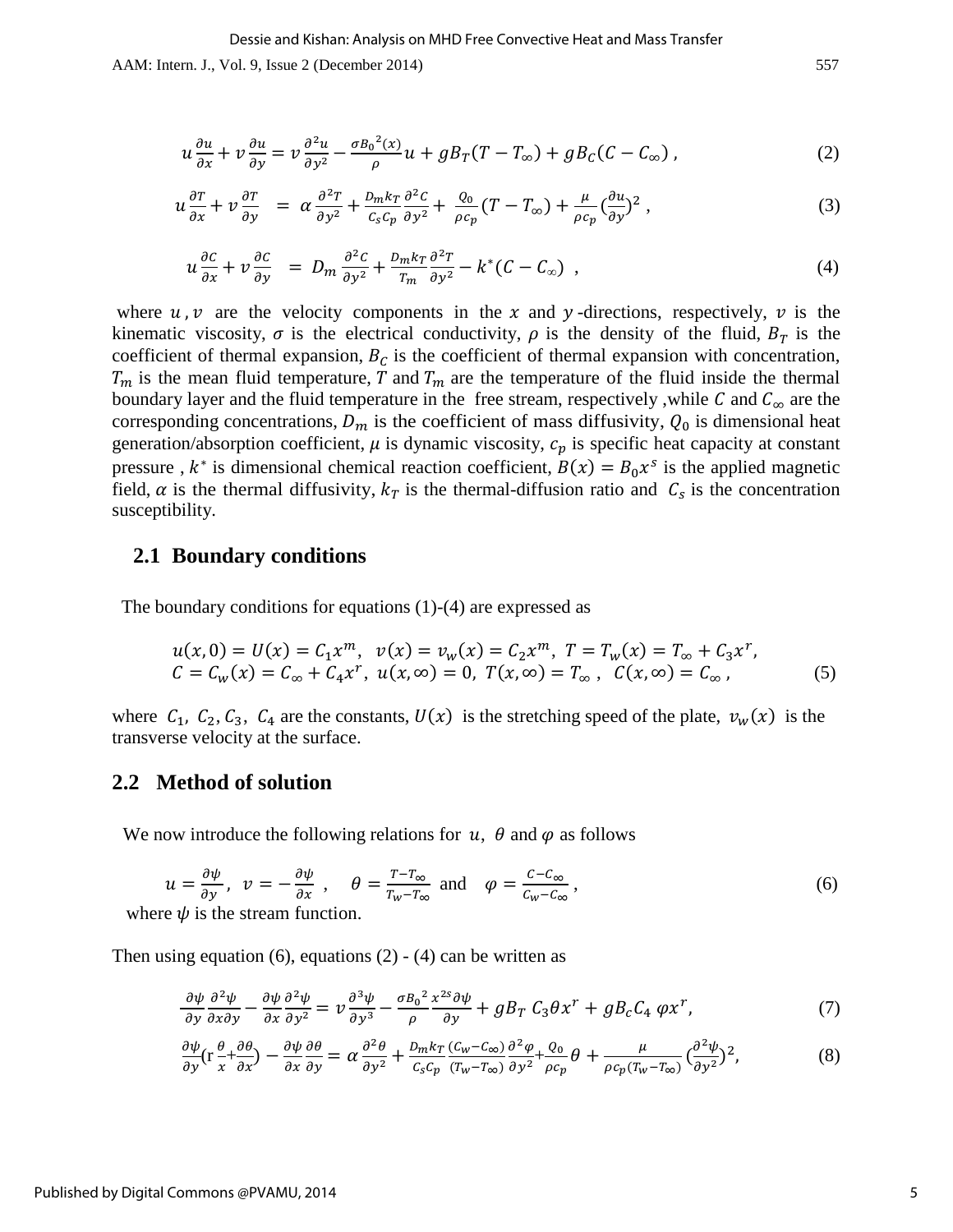558 Hunegnaw Dessie and Naikoti Kishan

$$
\frac{\partial \psi}{\partial y} \left( r \frac{\varphi}{x} + \frac{\partial \varphi}{\partial x} \right) - \frac{\partial \psi}{\partial x} \frac{\partial \varphi}{\partial y} = D_m \frac{\partial^2 \varphi}{\partial y^2} + \frac{D_m k_T (T_w - T_\infty)}{T_m (C_w - C_\infty)} \frac{\partial^2 \theta}{\partial y^2} - k^* \varphi \,, \tag{9}
$$

and the boundary conditions of equation (5) can be written as

$$
\frac{\partial \psi}{\partial y}(x,0) = C_1 x^m, \quad \frac{\partial \psi}{\partial x}(x,0) = -C_2 x^m, \quad \theta(x,0) = 1, \quad \varphi(x,0) = 1,
$$
  

$$
\frac{\partial \psi}{\partial y}(x,\infty) = 0, \quad \theta(x,\infty) = 0, \quad \varphi(x,\infty) = 0.
$$
 (10)

### **2.3 Scaling group of transformations**

Firstly, we shall derive the similarity solutions using the Lie group method under which the nonlinear differential equations (7)-(9) and the boundary conditions (10) are invariant. The simplified form of the Lie-group transformation, namely the scaling groups of transformations given by Layek et al. (2006) are given by

$$
\Gamma: \quad x^* = xe^{\varepsilon \alpha_1}, \quad y^* = ye^{\varepsilon \alpha_2}, \quad \psi^* = \psi e^{\varepsilon \alpha_3},
$$

$$
u^* = ue^{\varepsilon \alpha_4}, \quad v^* = ve^{\varepsilon \alpha_5}, \quad \theta^* = \theta e^{\varepsilon \alpha_6}, \quad \varphi^* = \varphi e^{\varepsilon \alpha_7}, \tag{11}
$$

where  $\alpha_1, \alpha_2, \alpha_3, \alpha_4, \alpha_5, \alpha_6$  and  $\alpha_7$  are transformation parameters.

Equation (11) may be considered as a point-transformation which transforms coordinates

 $(x, y, \psi, u, v, \theta)$  to the coordinates  $(x^*, y^*, \psi^*, u^*, v^*, \theta^*)$ .

Substituting equation  $(11)$  into  $(7)-(9)$ , we obtain

$$
e^{\varepsilon(\alpha_1+2\alpha_2-2\alpha_3)} \left(\frac{\partial \psi^*}{\partial y^*} \frac{\partial^2 \psi^*}{\partial x^* \partial y^*} - \frac{\partial \psi^*}{\partial x^*} \frac{\partial^2 \psi^*}{\partial y^*} \right)
$$
  
= 
$$
v e^{\varepsilon(3\alpha_2-\alpha_3)} \frac{\partial^{3\psi^*}}{\partial y^*} - \frac{\sigma B_0^2}{\rho} e^{\varepsilon(\alpha_2-2s\alpha_1-\alpha_3)} x^{*2s} \frac{\partial \psi^*}{\partial y^*}
$$

$$
+ g B_T C_3 e^{\varepsilon(-r\alpha_1-\alpha_6)} \theta^* x^{*^T} + g B_C C_4 e^{\varepsilon(-r\alpha_1-\alpha_7)} \varphi^* x^{*^T}, \qquad (12)
$$

$$
e^{\varepsilon(\alpha_1 + \alpha_2 - \alpha_3 - \alpha_6)} \left( r \frac{\partial \psi^*}{\partial y^*} \frac{\partial^*}{\partial x^*} + \frac{\partial \psi^*}{\partial y^*} \frac{\partial \theta^*}{\partial x^*} - \frac{\partial \psi^*}{\partial x^*} \frac{\partial \theta^*}{\partial y^*} \right) = \alpha e^{\varepsilon(2\alpha_2 - \alpha_6)} \frac{\partial^2 \theta^*}{\partial y^{*2}} + \frac{D_m k_T}{C_s C_p} \frac{(C_w - C_\infty)}{(T_w - T_\infty)} e^{\varepsilon(2\alpha_2 - \alpha_7)} \frac{\partial^2 \varphi^*}{\partial y^{*2}} + \frac{Q_0}{\rho c_p} \theta^* e^{-\varepsilon \alpha_6} + \frac{\mu}{\rho c_p (T_w - T_\infty)} e^{\varepsilon(4\alpha_2 - 2\alpha_3)} \left( \frac{\partial^2 \psi^*}{\partial y^{*2}} \right)^2,
$$
(13)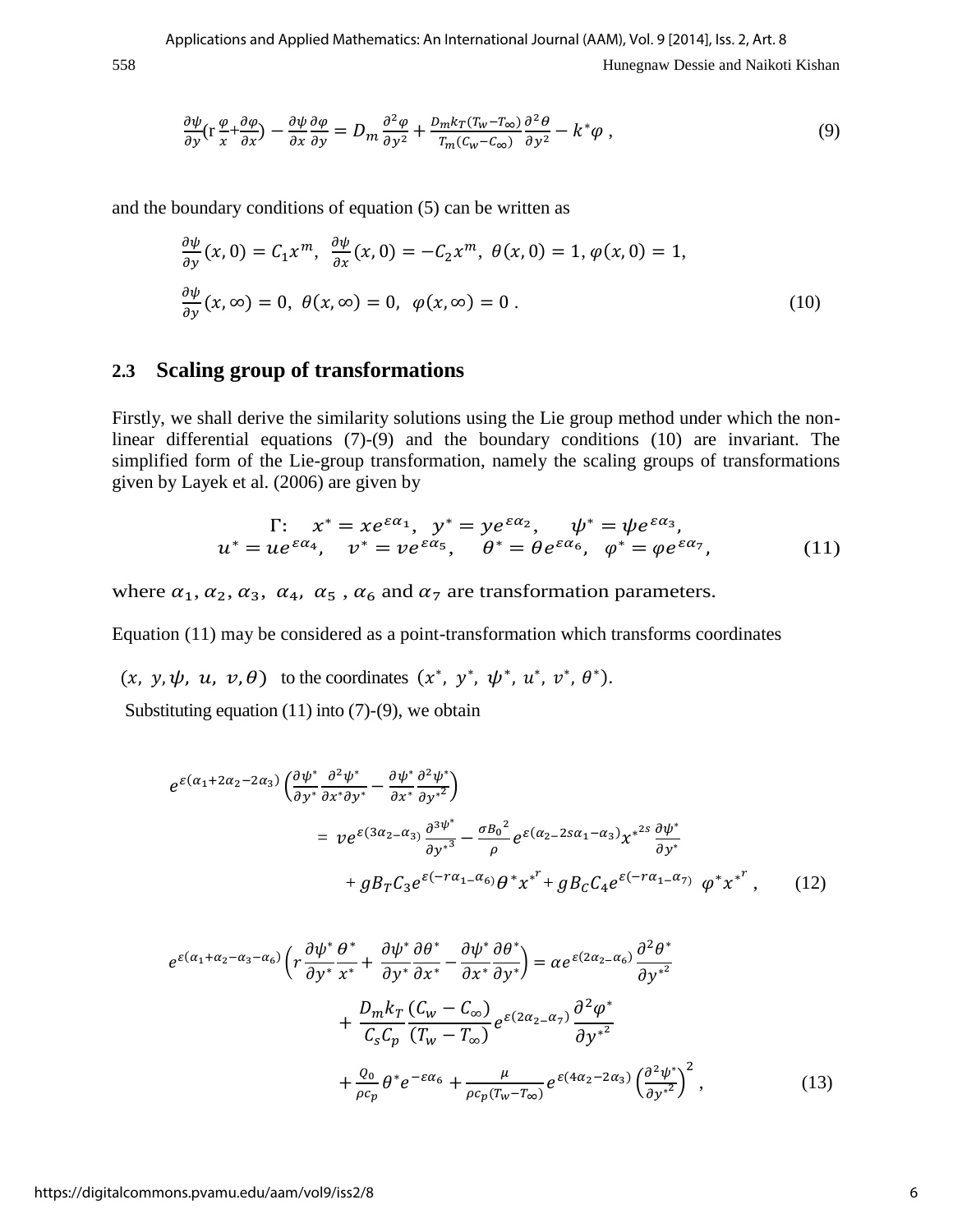$$
e^{\varepsilon(\alpha_1 + \alpha_2 - \alpha_3 - \alpha_7)} \left( r \frac{\partial \psi^*}{\partial y^*} \frac{\phi^*}{x^*} + \frac{\partial \psi^*}{\partial y^*} \frac{\partial \phi^*}{\partial x^*} - \frac{\partial \psi^*}{\partial x^*} \frac{\partial \phi^*}{\partial y^*} \right)
$$
  
= 
$$
D_m e^{\varepsilon(2\alpha_2 - \alpha_7)} \frac{\partial^2 \phi^*}{\partial y^*^2} - k^* \phi^* e^{-\varepsilon\alpha_7} + \frac{D_m k_T (T_w - T_\infty)}{T_m (C_w - C_\infty)} e^{\varepsilon(2\alpha_2 - \alpha_7)} \frac{\partial^2 \theta^*}{\partial y^*^2} .
$$
 (14)

The boundary conditions are

$$
y = 0: e^{\varepsilon(\alpha_2 - \alpha_3)} \frac{\partial \psi^*}{\partial y^*} = C_1 e^{-m\varepsilon \alpha_1} x^{*^m}, e^{\varepsilon(\alpha_1 - \alpha_3)} \frac{\partial \psi^*}{\partial x^*} = -C_2 x^{*^n} e^{-\varepsilon n \alpha_1},
$$
  
\n
$$
\theta^* e^{-\varepsilon \alpha_6} = 1, \varphi^* e^{-\varepsilon \alpha_7} = 1,
$$
  
\n
$$
y \to \infty: e^{\varepsilon(\alpha_2 - \alpha_3)} \frac{\partial \psi^*}{\partial y^*} = 0, \quad \theta^* e^{-\varepsilon \alpha_6} = 0, \quad \varphi^* e^{-\varepsilon \alpha_7} = 0.
$$
 (15)

However, the system of equations (12)-(15) remains invariant under the group of transformation  $\Gamma$ , if the following relations hold:

$$
\alpha_1 + 2\alpha_2 - 2\alpha_3 = 3\alpha_2 - \alpha_3 = 3\alpha_2 - \alpha_3 = \alpha_2 - 2s\alpha_1 - \alpha_3 = -r\alpha_1 - \alpha_6
$$
  

$$
= -r\alpha_1 - \alpha_7,
$$
  

$$
\alpha_1 + \alpha_2 - \alpha_3 - \alpha_6 = 2\alpha_2 - \alpha_6 = -\alpha_6 = 4\alpha_2 - 2\alpha_3 = 2\alpha_2 - \alpha_7,
$$
  

$$
\alpha_1 + \alpha_2 - \alpha_3 - \alpha_7 = 2\alpha_2 - \alpha_7 = -\alpha_7 = 2\alpha_2 - \alpha_6,
$$
  

$$
\alpha_2 - \alpha_3 = -m\alpha_1, \alpha_1 - \alpha_3 = -n\alpha_1.
$$

This relation gives

$$
\alpha_2 = \frac{(1-m)}{2} \alpha_1, \ \alpha_3 = \frac{(1+m)}{2} \alpha_1, \ \alpha_4 = m \alpha_1, \ \alpha_5 = \frac{(m-1)}{2} \alpha_1, \ \alpha_6 = 0,
$$
\n
$$
\alpha_7 = 0, \ \ s = \frac{m-1}{2}, \ n = \frac{m-1}{2}, \ r = 2m - 1.
$$
\n(16)

It can be seen from equation (16) that when the sheet is stretched with a speed  $U(x) = C_1 x^m$ there exists a similarity solution to this problem provided that:

$$
B(x) = B_0 x^{\frac{(m-1)}{2}}, \ v_w = C_2 x^{\frac{(m-1)}{2}} \ . \tag{17}
$$

Thus the set  $\Gamma$  reduces to a one parameter group transformation as

$$
\Gamma: x^* = xe^{\varepsilon \alpha_1}, \qquad y^* = ye^{\varepsilon \frac{(1-m)}{2} \alpha_1}, \qquad \psi^* = \psi e^{\varepsilon \frac{(1+m)}{2} \alpha_1},
$$

$$
u^* = ue^{\varepsilon m \alpha_1}, \qquad v^* = ve^{\varepsilon \frac{(m-1)}{2} \alpha_1}, \qquad \theta^* = \theta, \qquad \varphi^* = \varphi.
$$
 (18)

Expanding by Taylor's method in powers of  $\varepsilon$  and keeping terms up to the order $\varepsilon$ , we obtain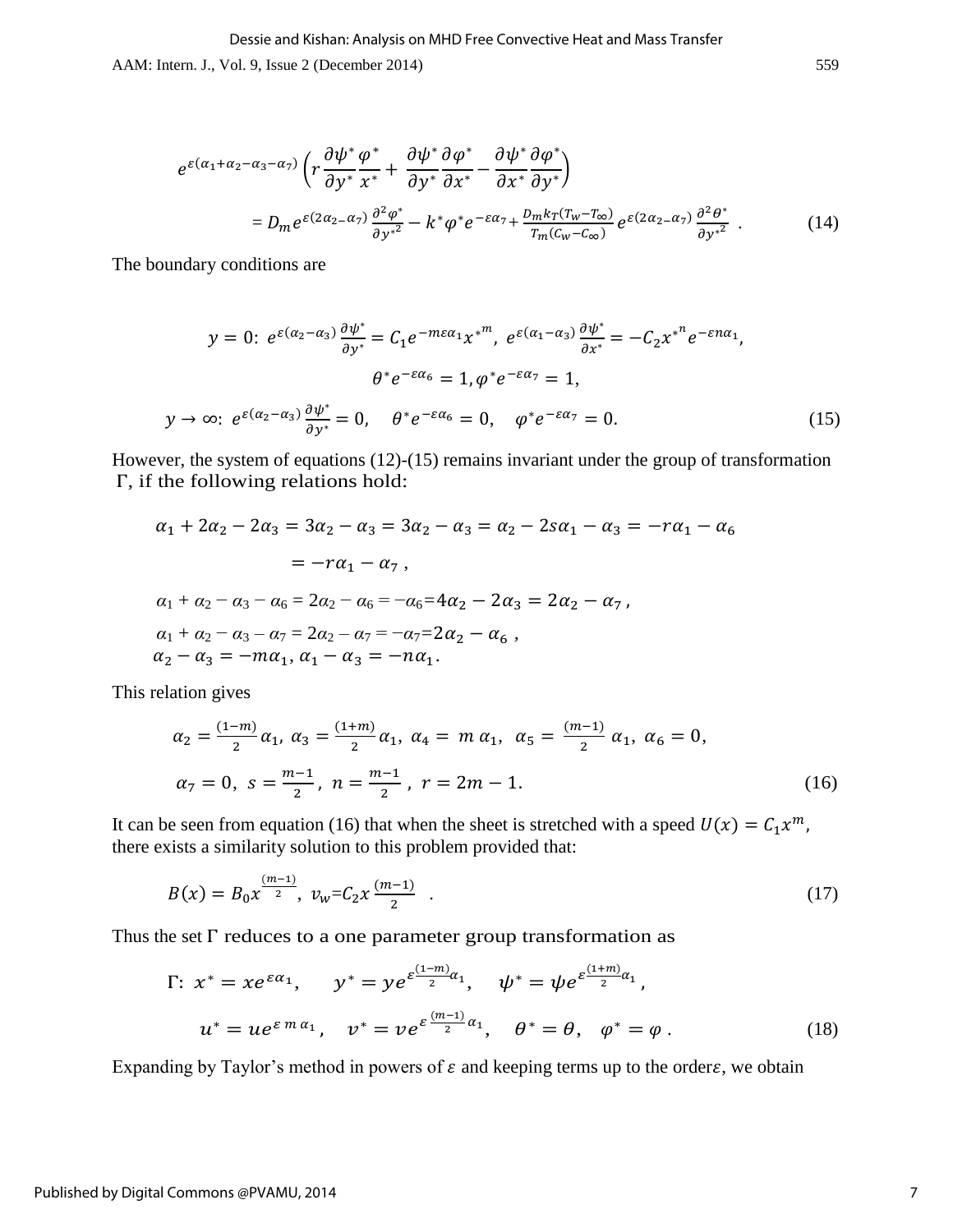560 Hunegnaw Dessie and Naikoti Kishan

$$
x^* - x = x\varepsilon \alpha_1, \quad y^* - y = y\varepsilon \frac{(1-m)}{2} \alpha_1, \quad \psi^* - \psi = \psi \varepsilon \frac{(1+m)}{2} \alpha_1,
$$
  

$$
u^* - u = u\varepsilon m \alpha_1, \quad v^* - v = v\varepsilon \frac{(m-1)}{2} \alpha_1, \quad \theta^* - \theta = 0, \quad \varphi^* - \varphi = 0.
$$

After differentials, we yield

$$
\frac{dx}{\alpha_1 x} = \frac{dy}{y(\frac{1-m}{2})\alpha_1} = \frac{d\psi}{\psi(\frac{1+m}{2})\alpha_1} = \frac{d\theta}{0} = \frac{d\phi}{0} \quad . \tag{19}
$$

Solving the above equation, we obtain

$$
\eta = y x^{\frac{m-1}{2}}, \quad \psi = x^{\frac{m+1}{2}} F(\eta), \quad \theta = \theta(\eta), \quad \varphi = \varphi(\eta). \tag{20}
$$

Using these transformation equations (12) - (14) become

$$
mF'^{2} - \frac{(m+1)}{2}FF'' = vF''' - \frac{\sigma B_{0}^{2}}{\rho}F' + \frac{g_{B_{T}}(T_{w} - T_{\infty})}{x^{2m-1}}\theta + \frac{g_{B_{C}}(C_{w} - C_{\infty})}{x^{2m-1}}\varphi ,
$$
\n(21)

$$
(2m-1)F'\theta - \frac{(m+1)}{2}F\theta' = \alpha\theta'' + \frac{D_{m}k_{T}}{c_{s}c_{p}}\frac{(c_{w}-c_{\infty})}{(T_{w}-T_{\infty})}\varphi'' + \frac{Q_{0}C_{1}x}{\rho c_{p}U}\theta + \frac{\nu U^{2}}{c_{p}c_{1}^{2}(T_{w}-T_{\infty})}F''^{2},
$$
\n(22)

$$
(2m-1)F'\varphi - \frac{(m+1)}{2}F\varphi' = D_m\varphi'' + \frac{D_m k_T}{T_m} \frac{(T_w - T_\infty)}{(C_w - C_\infty)} \vartheta'' - \frac{k^* C_1 x}{U} \varphi.
$$
 (23)

The boundary conditions are transformed to

$$
F' = C_1, F = f_w, \quad \theta = 1, \quad \varphi = 1 \quad \text{at } \eta = 0,
$$
  

$$
F' \to 0, \quad \theta \to 0, \quad \varphi \to 0 \quad \text{as } \eta \to \infty.
$$
 (24)

Introducing the following transformations for  $\eta$ , F,  $\theta$  and  $\varphi$  in equations (21)-(23)

$$
\eta = v^{\alpha} C_1^{\beta} \eta^*, \quad F = v^{\alpha \prime} C_1^{\beta \prime} F^*, \quad \theta = v^{\alpha \prime \prime} C_1^{\beta \prime \prime} \theta^*, \quad \varphi = v^{\alpha \prime \prime \prime} C_1^{\beta \prime \prime \prime} \varphi^*,
$$

we have

$$
\alpha' = \alpha = 1/2, \ \alpha'' = 0 = \alpha'', \ \beta' = -\beta = 1/2, \ \beta'' = 0 = \beta'''.
$$

The equations (21)-(23) are transformed in to

$$
mF^{*^{2}} - \frac{(m+1)}{2}F^{*}F^{*^{}} = F^{*^{}} - MF^{*'} + Gr\theta^{*} + Gc\varphi^{*},
$$
\n(25)

$$
(2m-1)F^{*'}\theta^{*} - \frac{(m+1)}{2}F^{*}\theta^{*'} = \frac{1}{Pr}\theta^{*''} + Df\varphi^{*''} + \lambda\theta^{*} + EcF^{*''^{2}},
$$
 (26)

$$
(2m-1)F^{*'}\varphi^* - \frac{(m+1)}{2}F^*\varphi^{*'} = \frac{1}{sc}\varphi^{*''} + Sr\theta^{*''} - k\varphi^*,
$$
 (27)

#### https://digitalcommons.pvamu.edu/aam/vol9/iss2/8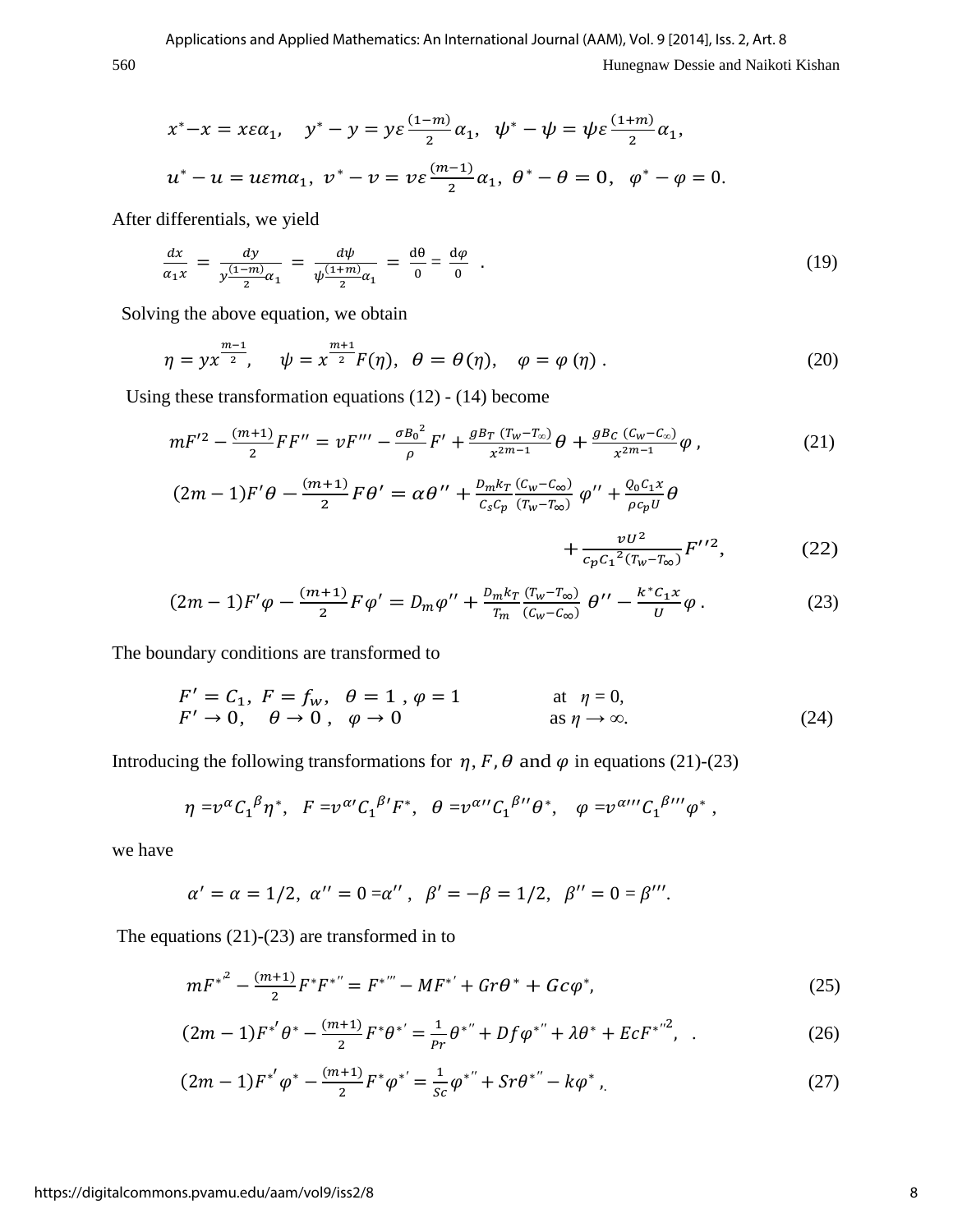where  $M = \frac{\sigma B_0^2}{\sigma^2}$  $\frac{\sigma B_0^2}{\rho C_1}$  is the magnetic parameter,  $Gc = \frac{g B_{T(T_W - T_\infty)}}{C_1^2 x^{2m-1}}$  $\frac{E_T(T_W - T_{\infty})}{C_1^2 x^{2m-1}}$  is the local modified Grashof number,  $Gr = \frac{g_{BC(C_W - C_{\infty})}}{C_1^2 \times 2^{m-1}}$  is the local Grashof number,  $Pr = \frac{v}{\alpha}$  is the Prandtl number,

$$
Df = \frac{D_m k_T}{c_s c_p} \frac{(c_w - c_\infty)}{(T_w - T_\infty)v}
$$

is the Dufour number,  $Sr = \frac{D}{A}$  $\overline{T}$  $(T_w-T_\infty)$  $\frac{(a_w - a_w)}{(c_w - c_w)v}$  is the Soret number,

$$
f_w = \left(-\frac{2C_2}{m+1}(\nu C_1)^{\frac{-1}{2}}\right)
$$

is the suction or injection parameter,  $Sc = \frac{v}{R}$  $rac{v}{v_m}$  is the Schmidt number,  $Ec = \frac{u^2}{c_p(T_w - u)}$  $\frac{0}{c_p(T_w-T_{\infty})}$  is the Eckert number,  $\lambda = \frac{Q_0 x}{\rho c_p v}$  is heat source/sink parameter and  $k = \frac{k^*}{v}$  $\frac{\partial}{\partial u}$  is chemical reaction parameter.

Let  $F^* = f$ ,  $\theta^* = \theta$  and  $\varphi^* = \varphi$ . Then equations (25)-(27) finally become

$$
f''' + \frac{(m+1)}{2}ff'' - mf'^2 - Mf' + Gr\theta + Gc\ \varphi = 0\,,\tag{28}
$$

$$
\frac{1}{pr}\theta'' - (2m - 1)f'\theta + \frac{(m+1)}{2}f\theta' + Df\phi'' + \lambda\theta + Ecf''^2 = 0,
$$
\n(29)

$$
\frac{1}{sc}\varphi'' - (2m - 1)f'\varphi + \frac{(m+1)}{2}f\varphi' + Sr \theta'' - k\varphi = 0.
$$
\n(30)

The corresponding boundary conditions take the form

$$
f' = 1, \t f = f_w, \t \theta = 1, \t \varphi = 1, \t at \t \eta = 0,
$$
  

$$
f' = 0, \t \theta = 0, \t \varphi = 0, \t at \t \eta \to \infty.
$$
 (31)

The quantities of physical interest in this problem are the local skin friction coefficient, the local Nusselt number and the local Sherwood numbers, which are defined by

$$
C_f = \frac{\tau_w}{(\frac{\rho U^2}{2})} = 2R_{e_x}^{\frac{-1}{2}} f''(0), \quad Nu = \frac{xq_w}{k(\tau_w - \tau_\infty)} = -R_{e_x}^{\frac{-1}{2}} \theta'(0) \text{ and}
$$

$$
Sh = \frac{xm_w}{D_m(C_w - C_\infty)} = -R_{e_x}^{\frac{-1}{2}} \phi'(0),
$$

where

$$
\tau_w = \mu \left(\frac{\partial u}{\partial y}\right)(x,0), \ q_w = -k \left(\frac{\partial T}{\partial y}\right)(x,0) \quad \text{and} \quad m_w = -D_m \left(\frac{\partial C}{\partial y}\right)(x,0).
$$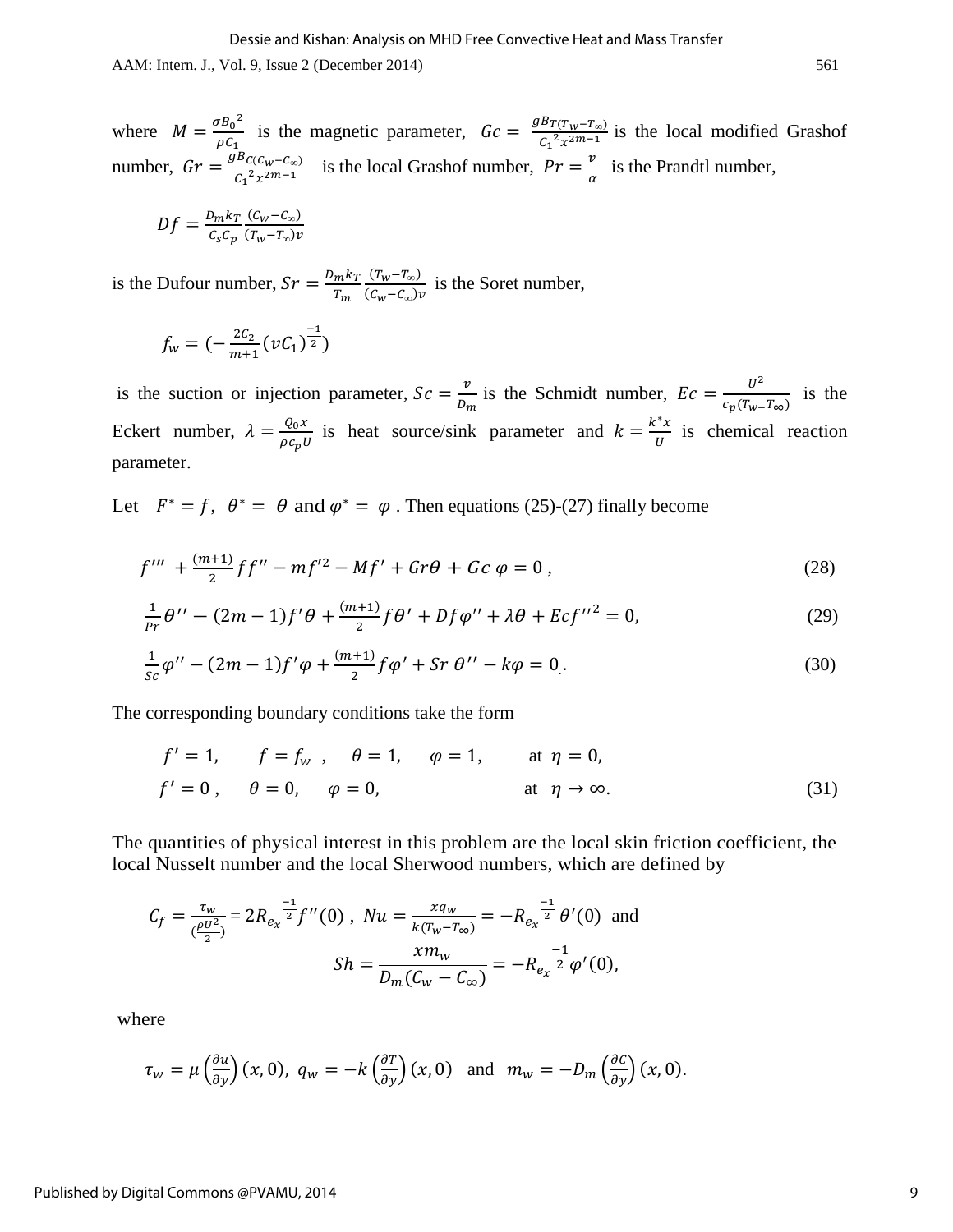# **3. Numerical method for solution**

The non-linear boundary value problem represented by equations (28)-(30) is solved numerically using the Keller box method. The method has the following four main steps:

- i.. Reduce the equation or system of equations to a first order system;
- ii. Write the difference equations using central differences;
- iii. Linearize the resulting algebraic equations (if they are non-linear) by Newton's method write them in matrix-vector form;
- iv. Use the block-tridiagonal-elimination technique to solve the linear system.

In solving the system of non-linear ordinary differential equations (28)-(30) together with the boundary condition (31) using the Keller box method, the choice of an initial guess is very important in this scheme. The success of this method depends greatly on how much good this guess is to give the most accurate solution. Thus we made an initial guess of

$$
f_0(\eta) = 1 + f_w - e^{-\eta}, \ \theta_0(\eta) = e^{-\eta}, \quad \varphi_0(\eta) = e^{-\eta} \ . \tag{32}
$$

This choice has been made on the convergence criteria together with the boundary conditions in consideration. As in Cebeci and Pradshaw (1988), the values of the wall shear stress, in our case  $f''(0)$  is commonly used as a convergence criteria. This is because in the boundary layer calculations the greatest error appears in the wall shear stress parameter. In the present study this convergence criteria is used. In this study a uniform, grid size  $\Delta \eta = 0.01$  is chosen to satisfy the convergence criteria of  $10^{-4}$ , which gives about a four decimal places accuracy for most of the prescribed quantities.

### 4. **Results and Discussion**

 In order to analyze the results, the numerical computations have been carried out using the method described in the previous section for various values of the flow parameters. For illustration of the results, numerical values are plotted in figures 1-9. The physical explanations of the appropriate change of parameters are given below. The values of local-skin friction coefficient  $f''(0)$ , temperature gradient  $-\theta'(0)$  and mass transfer rate  $-\varphi'(0)$  are tabulated in Table 1. From the Table, it is noticed the local the skin-friction coefficient  $f''(0)$  increases with the increase of the flow parameters  $f_w$ ,  $Gr$ ,  $Gc$ ,  $Sr$ ,  $Df$ ,  $Ec$  and decreases with the increase of  $Pr$ ,  $Sc$ ,  $m$ ,  $M$ ,  $k_1$ . From the same table, it is observed that Nusselt number coefficient  $-\theta'(0)$  increases with the increase of  $Pr$ ,  $m$ ,  $Gr$ ,  $Gc$ ,  $Sr$ , and suction parameter ( $f_w$ >0) whereas it decreases with the increase of Sc, M, Df, Ec,  $k_1$ ,  $\lambda$  and injection parameter( $f_w$ <0). Lastly, it is also notice that the Sherwood number coefficient  $-\varphi'(0)$  increases with the increase of Sc, m, Gr, Gc, Df, Ec,  $k_1$ ,  $\lambda$  and suction/injection parameter  $f_w$  and it decreases with the increase of Pr, M and Sr.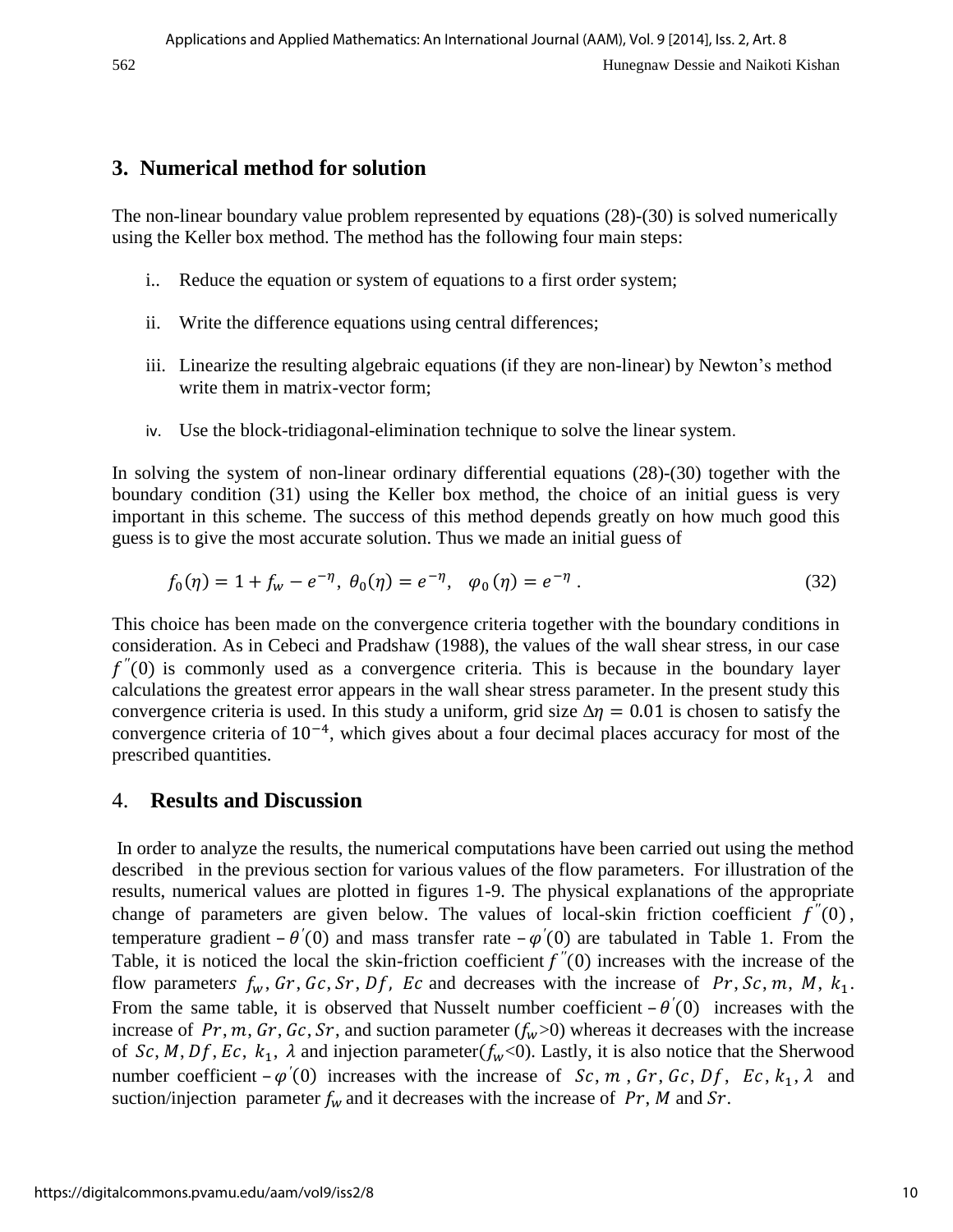| Pr   | Sc   | m              | Gr | Gc | М        | $f_w$  | $_{Sr}$ | Df   | λ   | Еc   | $k_1$ | $f^{\circ}$<br>(0) | $-\theta'(0)$ | $-\varphi'(0)$ |
|------|------|----------------|----|----|----------|--------|---------|------|-----|------|-------|--------------------|---------------|----------------|
| 0.71 | 0.22 |                | 2  | 10 | 0.5      | 0.5    | 0.4     | 0.15 | 0.2 | 0.03 | 0.3   | 3.7417             | 1.3656        | 0.7172         |
| 3    | 0.22 |                | 2  | 10 | 0.5      | 0.5    | 0.4     | 0.15 | 0.2 | 0.03 | 0.3   | 3.6005             | 3.2015        | 0.5596         |
| 7    | 0.22 |                | 2  | 10 | 0.5      | 0.5    | 0.4     | 0.15 | 0.2 | 0.03 | 0.3   | 3.5332             | 5.7752        | 0.3355         |
| 0.71 | 0.98 |                | 2  | 10 | 0.5      | 0.5    | 0.4     | 0.15 | 0.2 | 0.03 | 0.3   | 2.6231             | 1.1620        | 1.5229         |
| 0.71 | 0.22 | $\overline{2}$ | 2  | 10 | 0.5      | 0.5    | 0.4     | 0.15 | 0.2 | 0.03 | 0.3   | 2.3772             | 2.0139        | 0.9675         |
| 0.71 | 0.22 |                | 3  | 10 | 0.5      | 0.5    | 0.4     | 0.15 | 0.2 | 0.03 | 0.3   | 4.0206             | 1.3733        | 0.7231         |
| 0.71 | 0.22 |                | 2  | 7  | 0.5      | 0.5    | 0.4     | 0.15 | 0.2 | 0.03 | 0.3   | 2.6077             | 1.3107        | 0.6773         |
| 0.71 | 0.22 | Ι.             | 2  | 10 | 3        | 0.5    | 0.4     | 0.15 | 0.2 | 0.03 | 0.3   | 2.1978             | 1.2647        | 0.6463         |
| 0.71 | 0.22 |                | 2  | 10 | $\theta$ | 0.5    | 0.4     | 0.15 | 0.2 | 0.03 | 0.3   | 4.1276             | 1.3857        | 0.7345         |
| 0.71 | 0.22 |                | 2  | 10 | 0.5      | 0.3    | 0.4     | 0.15 | 0.2 | 0.03 | 0.3   | 3.7020             | 1.2863        | 0.7043         |
| 0.71 | 0.22 |                | 2  | 10 | 0.5      | 0.5    | 2       | 0.15 | 0.2 | 0.03 | 0.3   | 4.1586             | 1.4212        | 0.4051         |
| 0.71 | 0.22 |                | 2  | 10 | 0.5      | $-0.3$ | 0.4     | 0.15 | 0.2 | 0.03 | 0.3   | 3.4607             | 1.3866        | 0.6072         |
| 0.71 | 0.22 |                | 2  | 10 | 0.5      | $-0.5$ | 0.4     | 0.15 | 0.2 | 0.03 | 0.3   | 3.3731             | 1.4408        | 0.5738         |
| 0.71 | 0.22 |                | 2  | 10 | 0.5      | 0.5    | 0.4     | 1    | 0.2 | 0.03 | 0.3   | 3.7800             | 1.1653        | 0.7352         |
| 0.71 | 0.22 |                | 2  | 10 | 0.5      | 0.5    | 0.4     | 0.15 | 0.4 | 0.03 | 0.3   | 3.7479             | 1.3090        | 0.7221         |
| 0.71 | 0.22 |                | 2  | 10 | 0.5      | 0.5    | 0.4     | 0.15 | 0.2 | 0.5  | 0.3   | 3.7922             | 0.7172        | 0.7740         |
| 0.71 | 0.22 |                | 2  | 10 | 0.5      | 0.5    | 0.4     | 0.15 | 0.2 | 0.03 | 0.5   | 3.6951             | 1.3586        | 0.7456         |

**Table 1.** The values of Skin-friction coefficient  $f''(0)$ , Nessult number coefficient  $-\theta'(0)$  and Sherwood number coefficient  $-\varphi'(0)$  for different values of the flow parameters.

Figures 1a–1c show typical steady-state fluid tangential velocity, temperature and concentration for various values of the magnetic parameter  $M$  respectively. Application of a transverse magnetic field normal to the flow direction gives rise to a resistive drag-like force acting in a direction opposite to that of the flow. This has a tendency to reduce the fluid tangential velocity at the expense of increasing its temperature and the solute concentration. Also, the effects on the flow and thermal fields become more so as the strength of the magnetic field increases. Figures 2a-2c depicts the velocity, the temperature and the concentration profiles for different values of index parameter  $m$ respectively. It is observed that the velocity, the temperature and the concentration boundary layer decrease by increasing of the index parameter.

The effects of chemical reaction parameter  $k_1$  on the velocity, temperature as well as concentration distributions are displayed in Figures 3a-3c, respectively. It should be noted that physically, positive values of  $k_1$  implies destructive reaction and negative values of  $k_1$  implies generative reaction. It is observed from these figures that an increase in the chemical reaction parameter  $k_1$  leads to the decrease of the velocity and concentration profiles but it leads to increase in the temperature profiles. This shows that diffusion rate can be tremendously altered by chemical reaction. The effect of increasing the value of the heat generation/absorption parameter  $\lambda$  on the velocity is shown in Figure 4a. It is evident from this that increasing the value of the absorption of the radiation parameter due to increase in the buoyancy force accelerates the flow rate. The effect of absorption of radiation parameter on the temperature profiles is shown on Figure 4b.

It is seen from this figure that the effect of absorption of radiation is to increase temperature in the boundary layer as the radiated heat is absorbed by the fluid which in turn increases the temperature of the fluid very close to the boundary layer and its effect diminishes far away from the boundary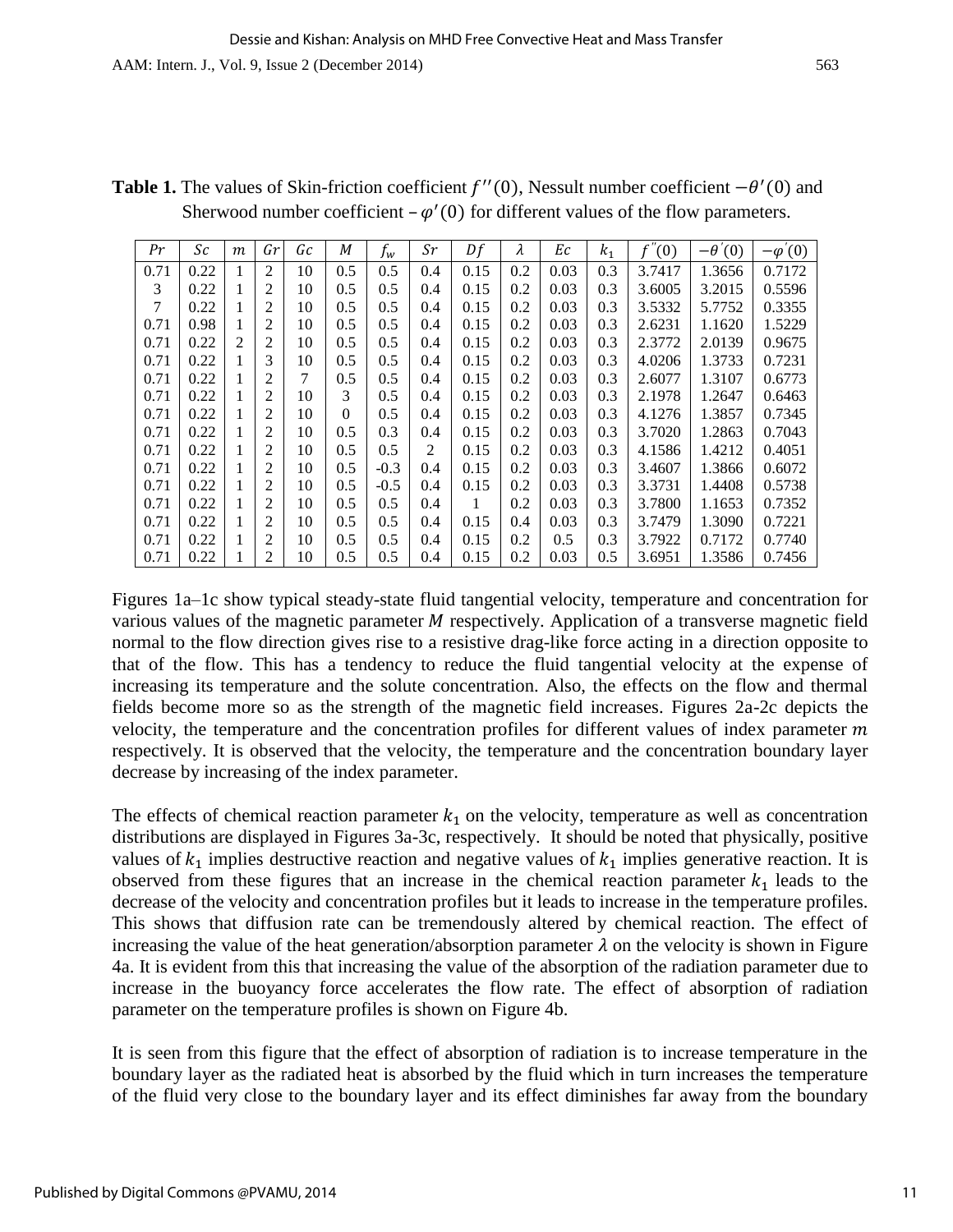layer. Figures 5a -5c depict the velocity, the temperature and the concentration profiles for different values of suction/injection parameter. It is observed that the velocity, temperature and concentration profiles decrease by increasing of suction parameter/injection parameter. The influence of Soret number  $Sr$  and Dufour number  $Df$  on the dimensionless velocity, temperature and concentration are shown in Figures 6a, 6b and 6c respectively. The Soret number  $Sr$  defines the effect of the temperature gradients inducing significant mass diffusion effects. It is noticed that an increase in the Soret number  $Sr$  results an increase in the velocity and concentration within the boundary layer whereas it results in decreasing of the temperature profiles. The Dufour number  $Df$  signifies the contribution of the concentration gradients to the thermal energy flux in the flow. It is observed that an increase in the Dufour number causes a rise in the velocity and temperature throughout the boundary layer whereas it causes to decrease the concentration profiles. The influence of the Schmidt number  $Sc$  on the velocity, temperature and concentration profiles are plotted in Figures 7a, 7b and 7c respectively. The Schmidt number embodies the ratio of the momentum to the mass diffusivity. The Schmidt number therefore quantifies the relative effectiveness of momentum and mass transport by diffusion in the hydrodynamic (velocity) and concentration (species) boundary layers. As the Schmidt number increases the concentration decreases. This causes the concentration buoyancy effects to decrease yielding a reduce in the fluid velocity.

The reductions in the velocity and concentration profiles are accompanied by simultaneous reductions in the velocity and concentration boundary as it is observed in Figure 7b. For different values of the Prandtl number  $Pr$ , the velocity and temperature profiles are plotted in Figure 8a and 8b respectively. The Prandtl number defines the ratio of momentum diffusivity to thermal diffusivity. From Figure 8a, it is clear that an increase in the Prandtl number leads to a fall in the velocity. From Figure 8b, it is observed that an increase in the Prandtl number results a decrease of the thermal boundary layer thickness. The reason is that smaller values of  $Pr$  are equivalent to increasing the thermal conductivities and therefore heat is able to diffuse away from the heated surface more rapidly than for higher values of  $Pr$ . Hence in the case of smaller Prandtl numbers as the boundary layer is thicker and the rate of heat transfer is reduced. The influence of Eckert number  $Ec$  on the dimensionless temperature function is shown in Figure 9. The Eckert number designates the ratio of the kinetic energy of the flow to the boundary layer enthalpy difference. It embodies the conversion of kinetic energy into internal energy by work done against the viscous fluid stresses. The positive Eckert number implies cooling of the plate i.e., loss of heat from the plate to the fluid. Hence, greater viscous dissipative heat causes a rise in the temperature as well as the velocity which is evident from Figure 9.

### **5. Conclusion**

In this paper, scaling group analysis on MHD free convective heat and mass transfer over a stretching surface considering suction or injection, heat source/sink, viscous dissipation and chemical reaction is investigated. Efficient method of Lie group analysis is used to solve the governing equations of motion. This procedure helps in removing the difficulties faced in solving the equations arising from the non-linear character of the partial differential equations. The scaling symmetry group is very essential procedure to comprehend the mathematical model and to find the similarity solutions for such type of flow which have wider applications in the engineering disciplines related to fluid mechanics. This reduces the system of non-linear coupled partial differential equations governing the motion of the fluid in to a system of coupled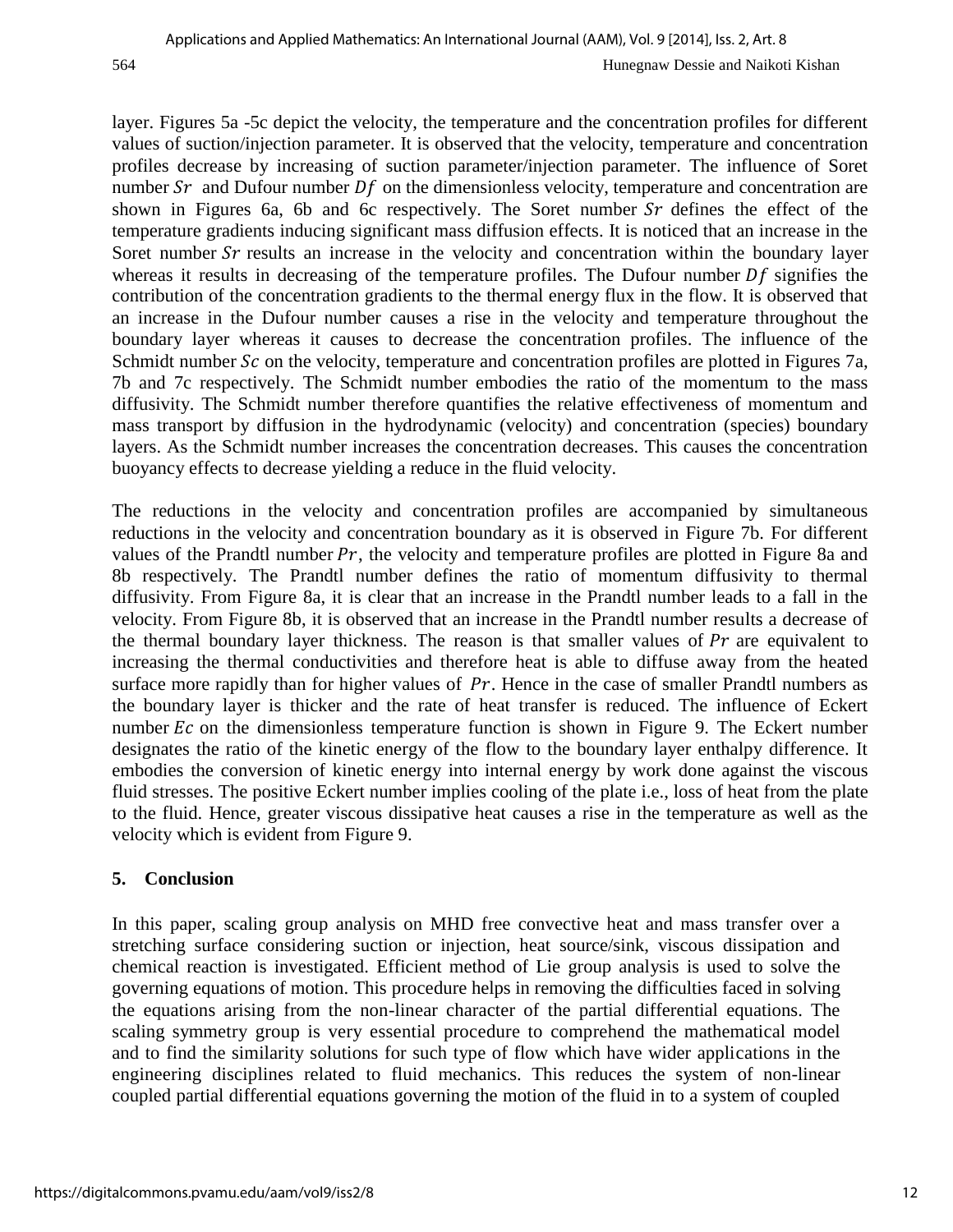ordinary differential equations by reducing the number of independent variables. The transformed governing equations in the present study were solved numerically by using the Keller box method. From the present study the following conclusion can be drawn:

- i. The influence of magnetic field parameter is to reduce velocity profiles whereas temperature and concentration profiles increase.
- ii. A positive increase in Eckert number is shown to reduce the temperature profile in the flow.
- iii. Increasing the Prandtl number substantially decreases the velocity and the temperature in the flow.
- iv. An increase of Schmidt numbers causes a decline in the velocity as well as the concentration profiles whereas it causes to increase the temperature profiles
- v. An increase in Dufour number causes a rise in the velocity and temperature throughout the boundary layer whereas it causes to decrease the concentration profiles
- vi. An increase in the Soret number is to increase in the velocity and concentration within the boundary and is to decrease the temperature profiles.
- vii. An increase of chemical reaction parameter is to decrease the velocity and concentration profiles and is to increase the temperature profiles in the flow.
- viii. It is found that the velocity and temperature profiles in the flow increase with the increase of heat generation parameter.
- ix. It is observed that the velocity, temperature and concentration profiles decrease by increasing of suction parameter/injection parameter in the flow.

#### **REFERENCES**

- Alam, M.S., Rahman, M.M., Abddul M.M and Ferdows, M. (2006). Dufour and Soret effects on steady MHD combined free-forced convective and mass transfer flow past a semi-infinite vertical plate, Thammasat Int J Sci Vol. 11, pp.1-12.
- Alam, M.S., Rahman, M.M. and Abddul M.M. (2005). Local Similarity solutions for unsteady MHD free convection and mass transfer flow past an impulsively started vertical porous plate with Dufour and Soret effects, Thammasat Int J Sci Tech, Vol. 10, pp. 1-8
- Afify, A. A. (2004). MHD free convective flow and mass transfer over a stretching sheet with chemical reaction, Heat and Mass Transfer, Vol.40, No.6, pp. 495–500.
- Anghel, M., Takhar, H.S, and Pop, I. (2000). Dufour and Soret Effects on free convection boundary layer over a vertical surface embedded in a porous mediem, J. Heat and Mass Transfer, Vol.43, pp. 1265-1274.
- Ali, M. E. (1996).The effect of suction or injection on the Laminar boundary layer development over a stretched surface, journal of Engineering Sciences King Saud University,Vol.8, pp.43–58.

Crane, L. J. (1970). Flow past a stretching plate, Journal of Applied Mathematics and Physics Vol.21, pp.645–647.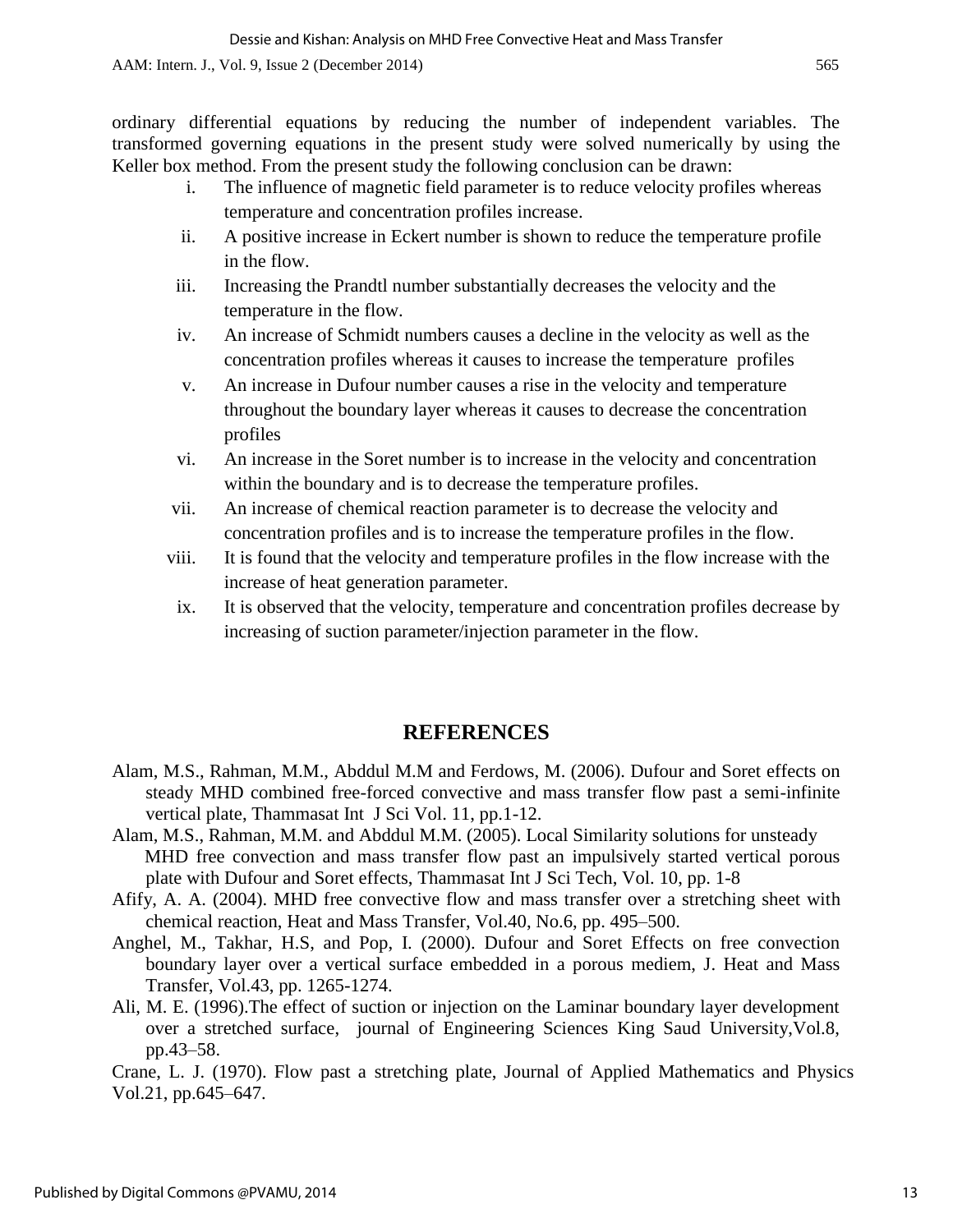- Chiam, Tc. (1995). Hydrodynamic flow over a surface stretching with a power law velocity, Int J Eng Sci,Vol. 33,pp. 429-435.
- Chamkha, A. J. (2003). MHD flow of a uniformly stretched vertical permeable surface in the presence of heat generation/absorption and a chemical reaction, International Communications in Heat and Mass Transfer,Vol.30,N0.3, pp. 413–422
- Cebeci, T. and Pradshaw, P. (1988). Physical and computational Aspects of Convective Heat Transfer, Springer, New York.
- Erickson, L. E., Fan, L. T. and Fox, V. G. (1966). Heat and mass transfer on a moving continuous flat plate with suction or injection, Industrial and Engineering Chemistry Fundamentals, Vol. 5, No.1, pp. 19–25.
- Dursunkaya, Z. and Worek, W.M. (1992). Diffusion –thermo and thermal diffusion effects in transient and steady natural convection from a vertical surface, Int J. Heat Mass Transfer, Vol.35, pp. 2060-2065. Dio: 10.1016/0017-9310(92)90208-A
- Fox, V. G., Erickson, L. E. and Fan, L. T. (1969). Methods for solving the boundary layer equations for moving continuous flat surfaces with suction and injection, AIChE Journal, Vol.14, pp. 726–736.
- Gupta, P. S. and Gupta, A. S. (1977). Heat and mass transfer on a stretching sheet with suction or blowing, The Canadian Journal of Chemical Engineering, Vol.55, pp. 744–746.
- Grubka, L. J. and Bobba, K. M. (1985). Heat transfer characteristics of a continuous stretching surface with variable temperature, Journal of Heat Transfer, Vol. 107, No.1, pp. 248–250.
- Gupta, A.S. (1962). Laminar free convection flow of an electrically conducting fluid from a vertical plate with uniform surface heat flux and variable wall temperature in the presence of a magnetic field, Zeitschrift f¨ Ur Angewandte Mathematik und Physik, Vol. 13, pp. 324– 333.
- Gorla, R.S.R, Abboud, D.E and Sarmah, A. (1998). Magnetohydodynamic flow over a vertical stretching surface with suction and blowing, Heat Mass transfer, Vol. 34, pp. 121-125
- Gebharat, B. (1962). Effects of viscous dissipation in natural convection. J. Fluid Mech, Vol.14, pp. 225-232.
- Gebharat, B. and Mollendorf, J. (1969). Viscous dissipation in external natural convection flows, J. Fluid. Mech, Vol.38, pp. 97-107
- Hajmohamma, R., Hajimohammadi, S., Nourazar, S.S. and Campo, A. (2014). Analytical solution for two-phase flow between two rotating cylinders filled with power law liquid and a micro layer of gas, Journal of Mechanical Science and Technology, Vol. 28 ,No.5,pp. 1849-1854 DOI: 10.1007/s12206-013-0913-y
- Hajmohammed, M.Rand Nourazar, S.S (2014). On the insertion of a thin gas layer in micro cylindrical Couette flows involvin g power-law liquids, International Journal of Heat & Mass Transfer, Vol.75, pp. 97 -108
- Israel-Cookey, C., Ogulu, A.and Omubo-Pepple, V.B. (2003). Influence of viscous dissipation on unsteady MHD free-convection flow past an infinite heated vertical plate in porous medium with time-dependent suction, Int. J. Heat Mass transfer, Vol.46, pp.2305-2311.
- Kafoussias, N.G. and Williams, E.M. (1995). Thermal-diffusion and Diffusion-thermo effects on free convective and mass transfer boundary layer flow with temperature dependent viscosity, Int.J.Eng.Science,Vol. 33, pp.369-1376. Dio: 10.1016/0020-7225(94)00132
- Kandasamy, R. and Palanimani, P. G. (2007). Effects of chemical reactions, heat, and mass transfer on nonlinear magnetohydrodynamic boundary layer flow over a wedge with a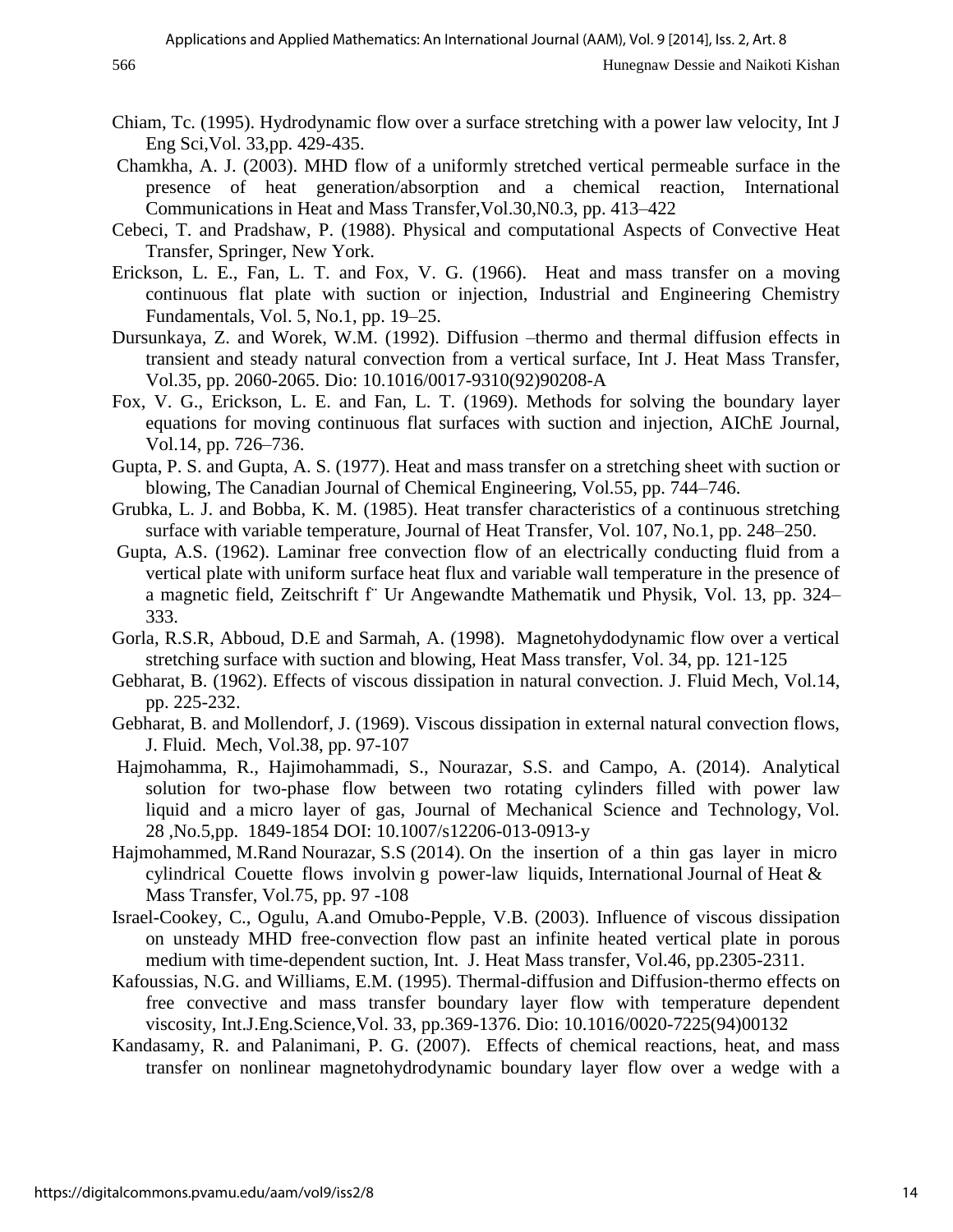porous medium in the presence of ohmic heating and viscous dissipation, Journal of Porous Media,Vol.10,No.5, pp. 489–501.

- Keller, H.B. (1971). A new difference scheme for parabolic problems: Numerical solutions of partial differential equations. II (Hybbard, B.ed.). 327350. New York: Acadamic Press.
- Khan, Z.H, Rahim Gul and Khan, W.A. (2008). Effect of variable thermal conductivity on heat transfer from a hollow sphere with heat generation using homotopy perturbation method, ASME , Heat Transfer Summer Conference, pp.301-309.
- Layek, Mukhopadhyay, G.C, S, and Aamad, S.k. (2006). Scaling group of transformation for boundary layer stagnation-point flow through a porous medium towards a heated stretching sheet, Math.Modeling and analysis,Vol.11,No.2, pp.187-197
- Makinde, O.D, Khan, W.A and Khan, Z.H. (2013). Buoyancy effects on MHD stagnation point flow and heat transfer of a nanofluid past a convectively heated stretching/shrinking sheet, International Journal of Heat and Mass Transfer, Vol. 62, pp.526-533. <http://dx.doi.org/10.1016/j.ijheatmasstransfer.2013.03.049>
- Manjulatha, V., Varma, S.V.k and Raju, V.C.C. (2014). Effects of Radiation Absorption and Mass Transfer on the Free Convective Flow Passed a Vertical Flat Plate through a Porous Medium in an Aligned Magnetic Field, Applications and Applied mathematics: An international jouranal,Vol.9,N0.1, pp.75-93.
- Noreen,S.A,Nadeem,S. Rizwan,U.H and Khan,Z.H. (2013).Radiation effects on MHD stagnation point flow of nanofluid towards a stretching, Radiation effects on MHD stagnation point flow of nanofluid towards a stretching surface with convective boundary condition, Chinese Journal of Aeronautics, Vol.26, No.6,pp.1389-1397.
- Pal, D. and Mondal, H. (2011). Effects of Soret Dufour, chemical reaction and thermal radiation on MHD non-Darcy unsteady mixed convective heat and mass transfer over a stretching sheet, Communications in Nonlinear Science and Numerical Simulation, Vol.16, No.4, pp. 1942–1958
- Poselnico, A. (2004). Influence of a magnetic field on heat and mass transfer by natural convection from vertical surfaces in porous media considering Soret and Dufour effects. Int. J. Heat Mass transfer, Vol. 47, pp.1467- 1472.doi:10.1016/j.ijheatmasstransfer,2003.09.017.
- Postelnicu, A. (2007). Influence of chemical reaction on heat and mass transfer by natural convection from vertical surfaces in porous media considering Soret and Dufour effects, Heat and Mass Transfer, Vol. 43, No.6, pp. 595–602.
- Prakash, J., Vijaya Kumar, A.G, Madhavi, M and Varma, S.V.K.(2014). Effects of Chemical Reaction and Radiation Absorption on MHD Flow of Dusty Viscoelastic Fluid, Applications and Applied mathematics: An international Journal, Vol.9, No.1, pp.141-156.
- Sakiadis, B. C. (1961). Boundary-layer behavior on continuous solid surfaces: I. Boundary-layer equations for two-dimensional and axisymmetric flow, AIChE Journal, Vol. 7, pp.26–28.
- Soundalgekar, V. M. and Murty, T. V. R. (1980). Heat transfer in MHD flow with pressure gradient, suction and injection, Journal of Engineering Mathematics, Vol.14, No.2, pp.155– 158.
- Seddeek, M.A. (2004). Thermal-diffusion and diffusion thermo effects on mixed free forced convective flow and mass transfer over accelerating surface with a heat source in the presence of suction and blowing in the case of variable viscosity, Acta Mechanica,Vol.172,pp. 83-94.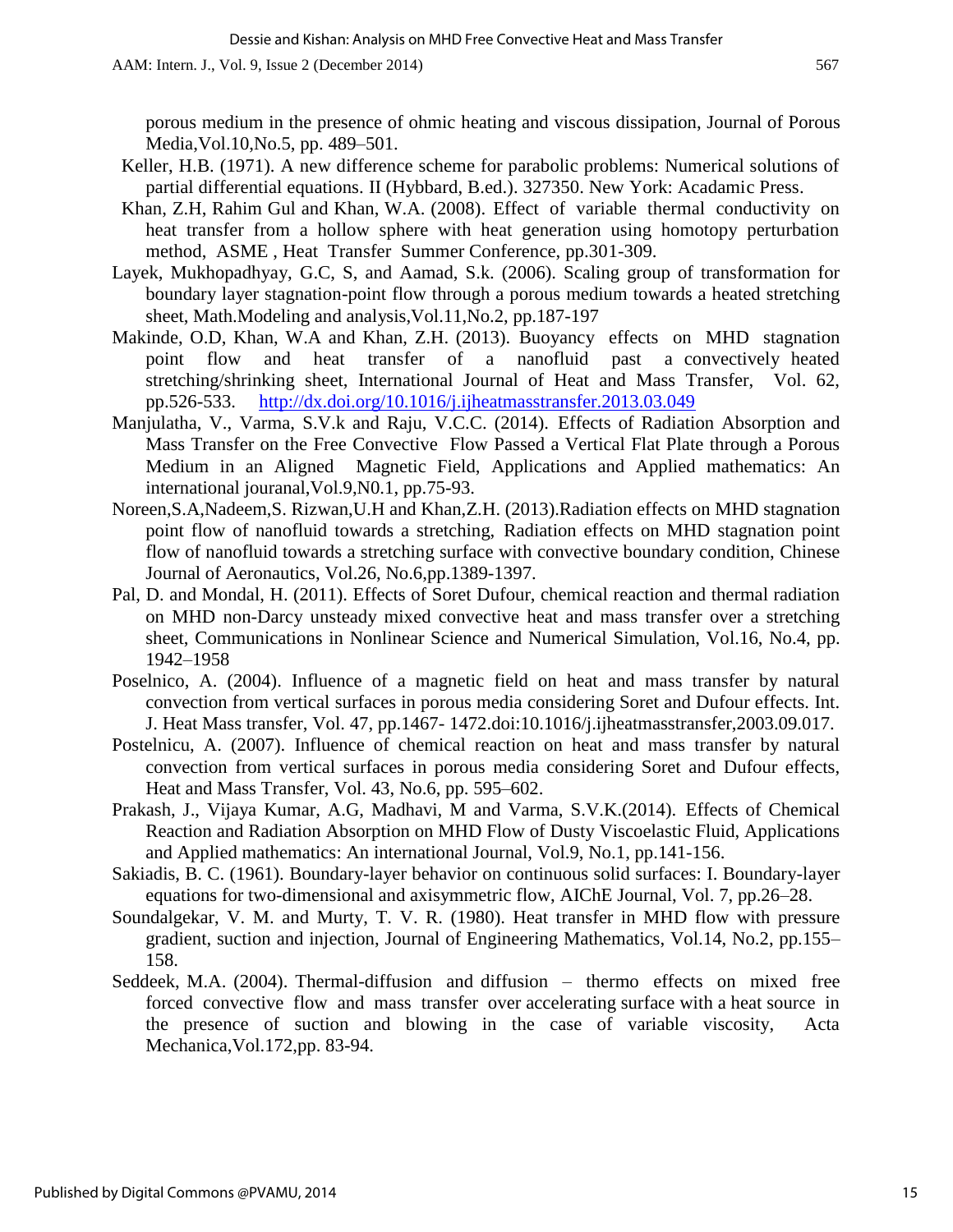- Soundalgekar, V.M. (1972). Viscous dissipation effects on unsteady free convective flow past an infinite, vertical porous plate with constant suction, Int. J. Heat Mass Transfer, Vol. 15, pp. 1253-1261
- Tsou, F. K., Sparrow, E. M. and Goldstein, R. J. (1967).Flow and heat transfer in the boundary layer on a continuous moving surface, International Journal of Heat and Mass Transfer, Vol. 10, No. 2, pp. 219–235.
- Ullah, H., Islam, S., Idrees, M (2013). Solution of Boundary Layer Problems with Heat Transfer by Optimal Homotopy Asymptotic Method. Abstract and Applied Analysis Volume 2013 Artcile ID 324869, 10 pages.
- Ullah, H., Islam, S., Idrees, M., Fiza, M., and Zeman, A. (2014).Three dimensional flow past a stretching sheet by extended optimal homotopy asymptotic method, Sci.Int (Lahore), Vol.26, No.2, pp.567-576.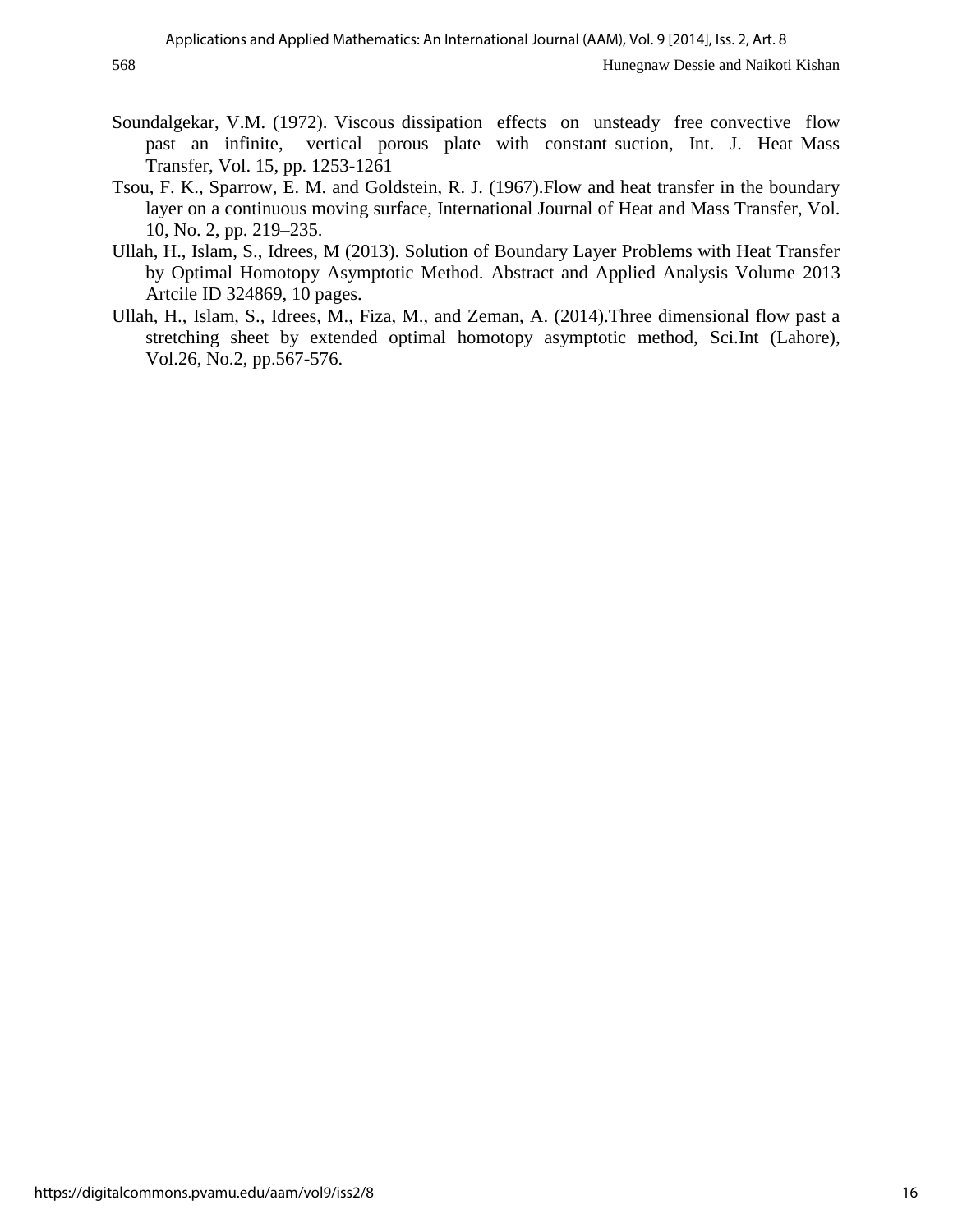

Figure. 2c. Concentration profiles for different values of index paramter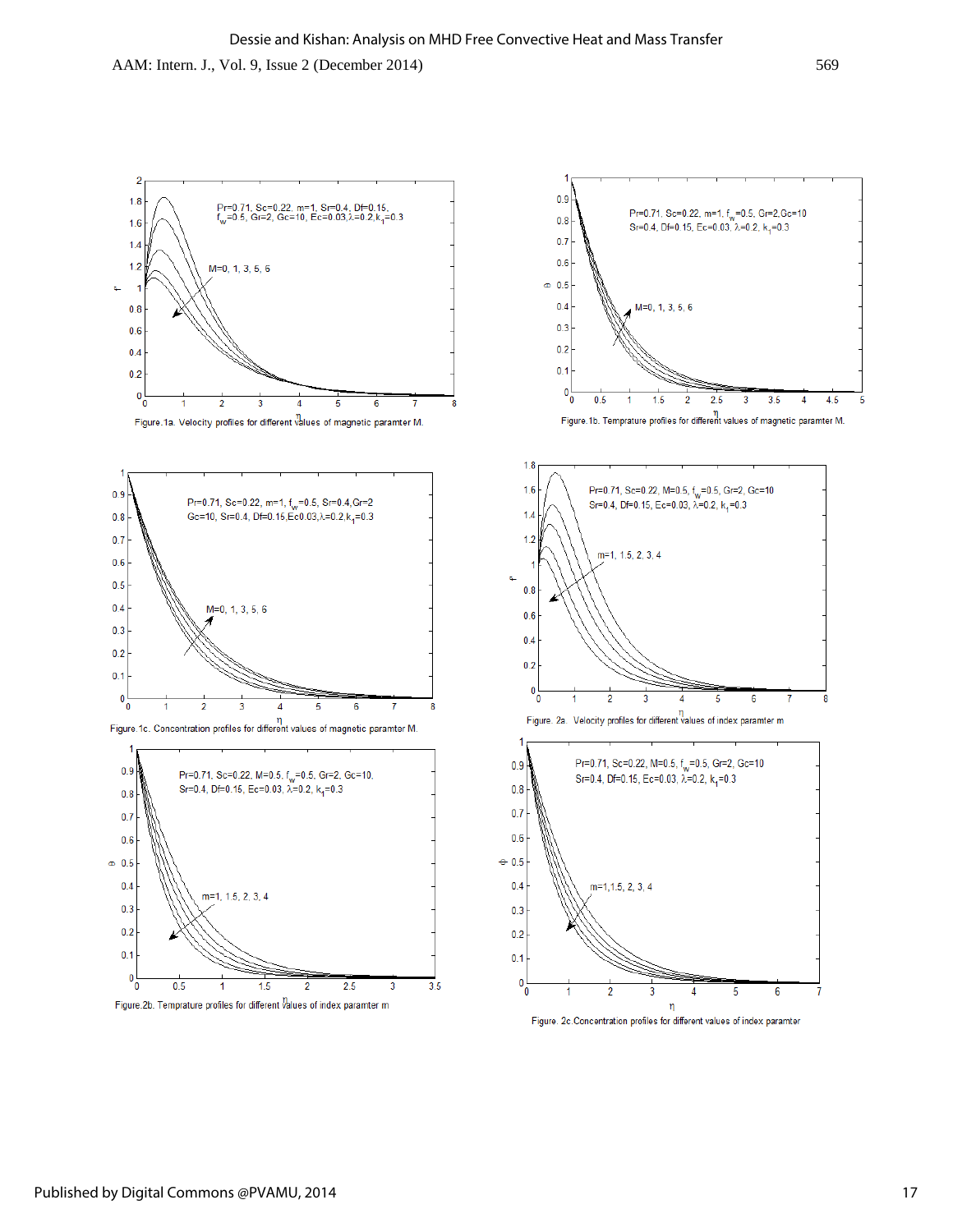

Figure.3a Velcity profiles for different values of chemical reaction parameter  $k_1$ 



Figure.3c. Concentration profiles for different values of chemical reaction k<sub>1</sub>



Figure.4a. Velocity profiles for different values of heat generation/absorpition



Figure.3b. Temprature profiles for different values of chemical reaction  $k_1$ 





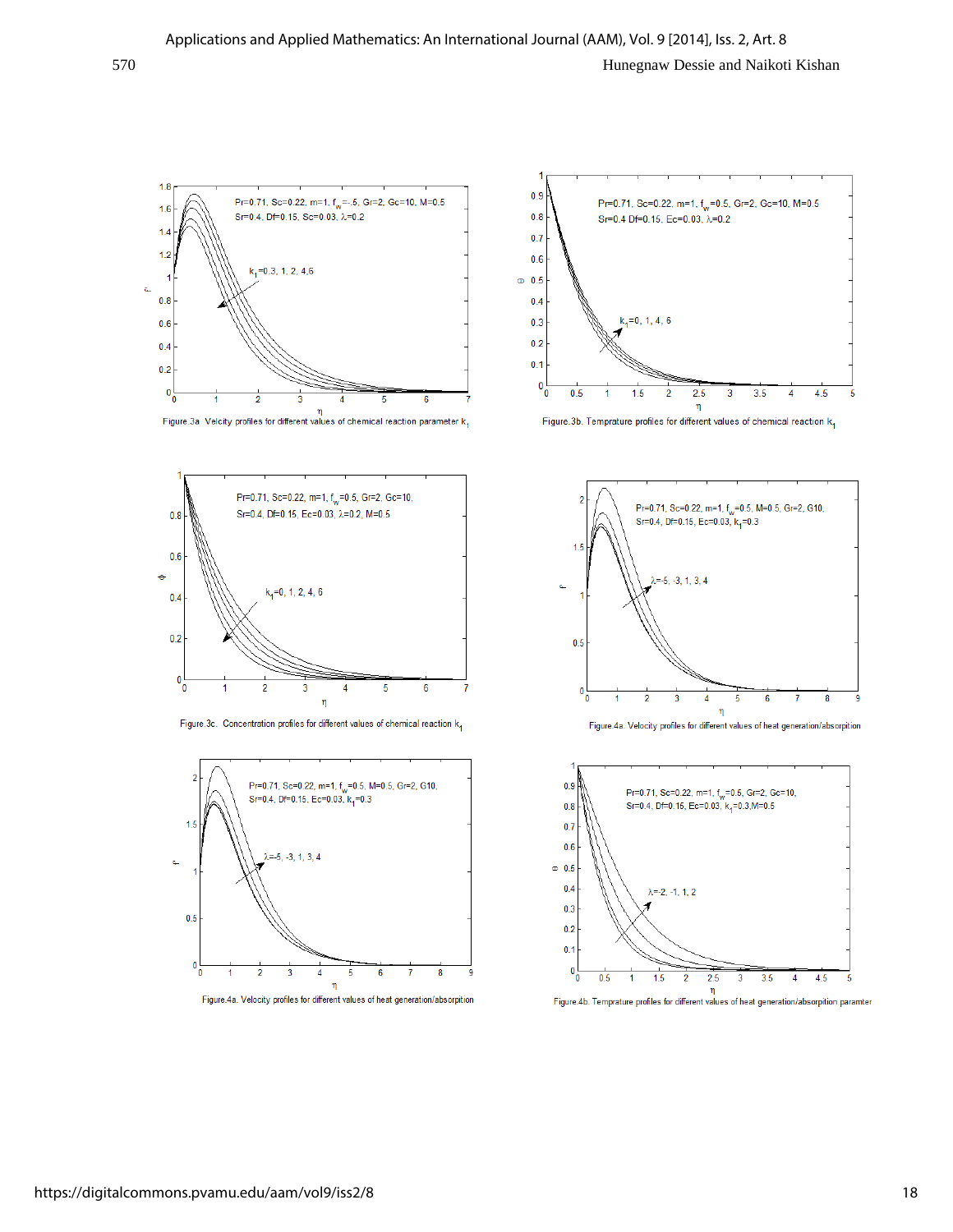